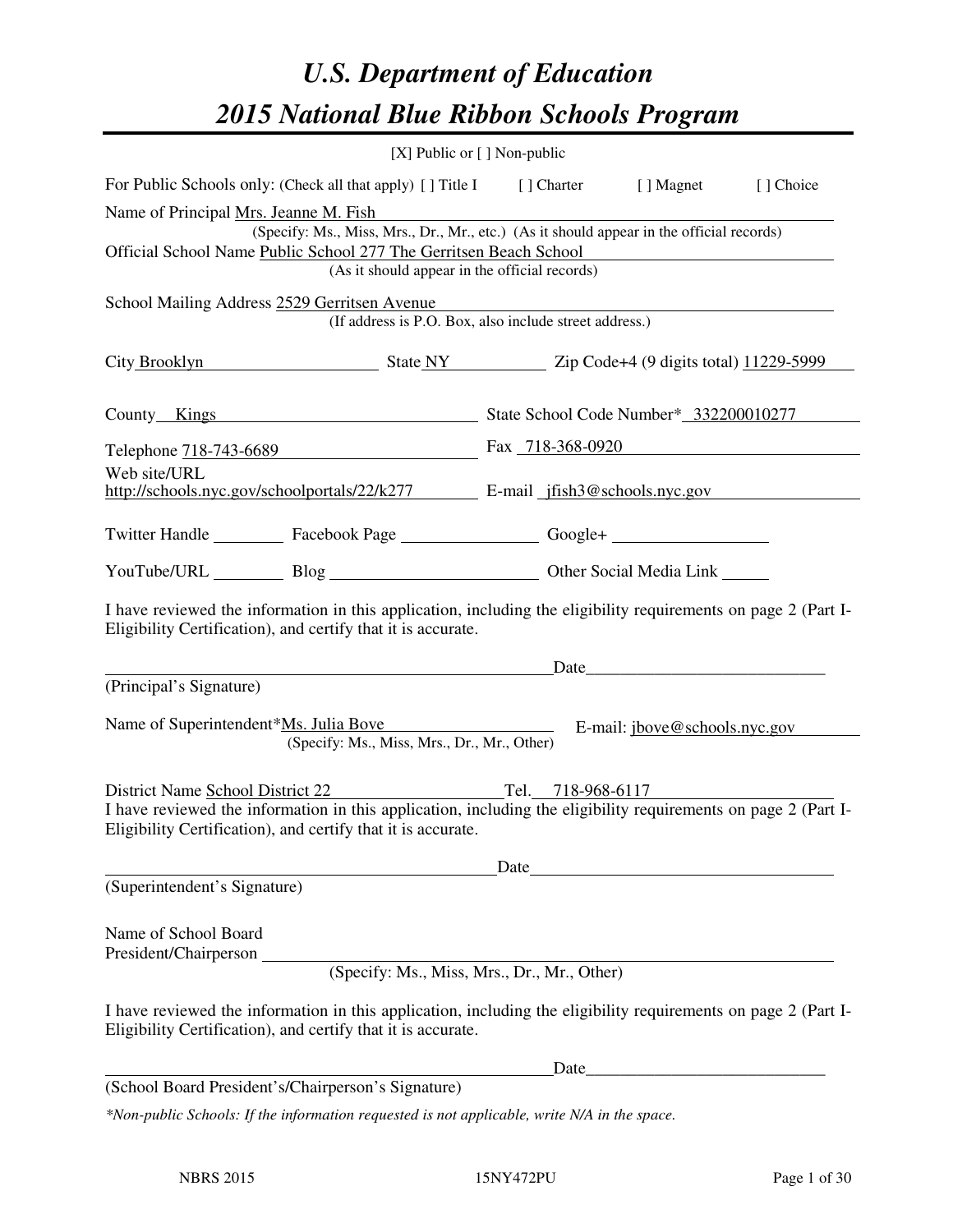#### **Include this page in the school's application as page 2.**

The signatures on the first page of this application (cover page) certify that each of the statements below, concerning the school's eligibility and compliance with U.S. Department of Education and National Blue Ribbon Schools requirements, are true and correct.

- 1. The school configuration includes one or more of grades K-12. (Schools on the same campus with one principal, even a K-12 school, must apply as an entire school.)
- 2. The school has made its Annual Measurable Objectives (AMOs) or Adequate Yearly Progress (AYP) each year for the past two years and has not been identified by the state as "persistently dangerous" within the last two years.
- 3. To meet final eligibility, a public school must meet the state's AMOs or AYP requirements in the 2014-2015 school year and be certified by the state representative. Any status appeals must be resolved at least two weeks before the awards ceremony for the school to receive the award.
- 4. If the school includes grades 7 or higher, the school must have foreign language as a part of its curriculum.
- 5. The school has been in existence for five full years, that is, from at least September 2009 and each tested grade must have been part of the school for the past three years.
- 6. The nominated school has not received the National Blue Ribbon Schools award in the past five years: 2010, 2011, 2012, 2013, or 2014.
- 7. The nominated school has no history of testing irregularities, nor have charges of irregularities been brought against the school at the time of nomination. The U.S. Department of Education reserves the right to disqualify a school's application and/or rescind a school's award if irregularities are later discovered and proven by the state.
- 8. The nominated school or district is not refusing Office of Civil Rights (OCR) access to information necessary to investigate a civil rights complaint or to conduct a district-wide compliance review.
- 9. The OCR has not issued a violation letter of findings to the school district concluding that the nominated school or the district as a whole has violated one or more of the civil rights statutes. A violation letter of findings will not be considered outstanding if OCR has accepted a corrective action plan from the district to remedy the violation.
- 10. The U.S. Department of Justice does not have a pending suit alleging that the nominated school or the school district as a whole has violated one or more of the civil rights statutes or the Constitution's equal protection clause.
- 11. There are no findings of violations of the Individuals with Disabilities Education Act in a U.S. Department of Education monitoring report that apply to the school or school district in question; or if there are such findings, the state or district has corrected, or agreed to correct, the findings.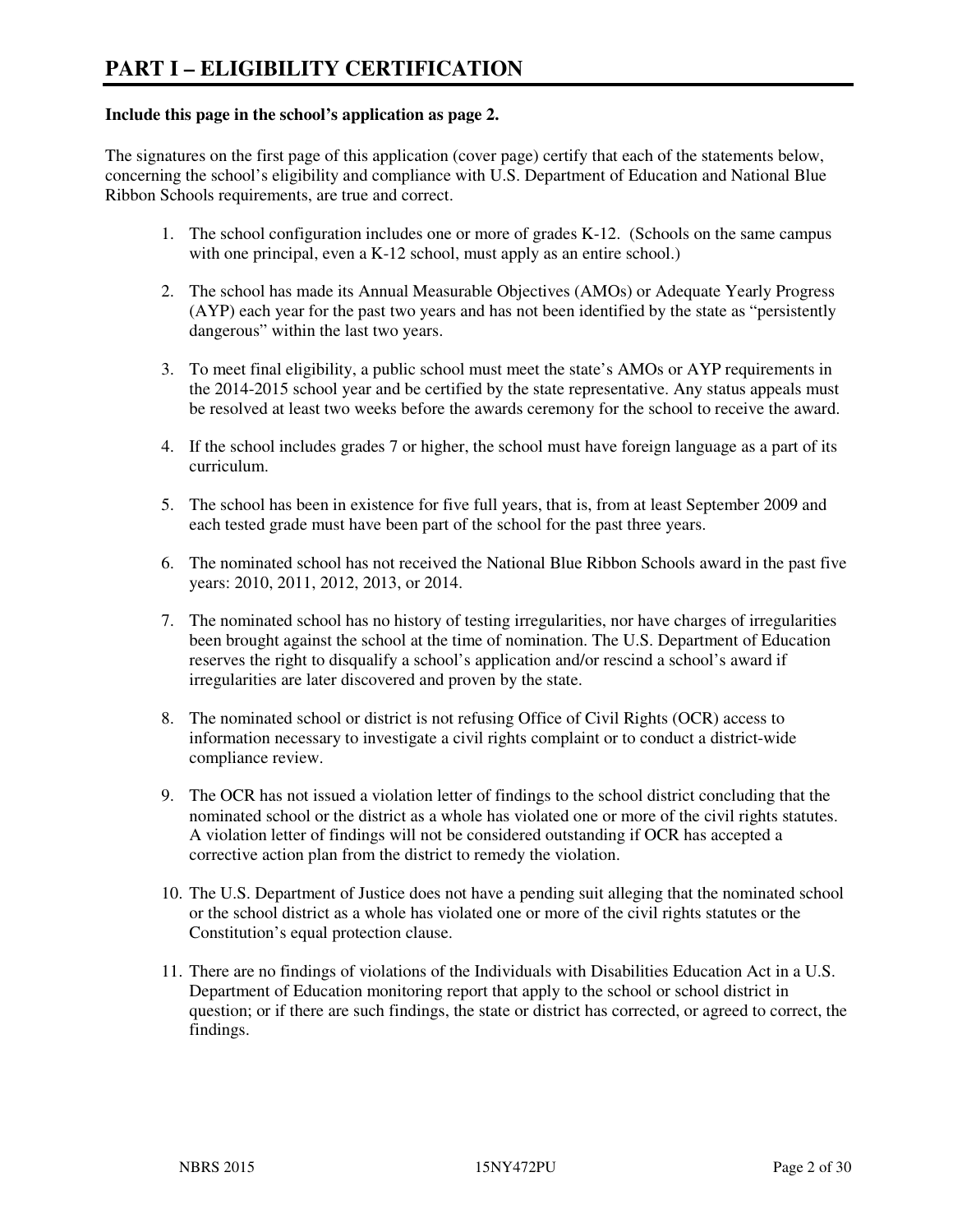# **PART II - DEMOGRAPHIC DATA**

#### **All data are the most recent year available.**

**DISTRICT** (Question 1 is not applicable to non-public schools)

| Number of schools in the district<br>(per district designation): | 27 Elementary schools (includes K-8)<br>6 Middle/Junior high schools |
|------------------------------------------------------------------|----------------------------------------------------------------------|
|                                                                  | 7 High schools                                                       |
|                                                                  | $0 K-12$ schools                                                     |

40 TOTAL

**SCHOOL** (To be completed by all schools)

- 2. Category that best describes the area where the school is located:
	- [X] Urban or large central city
	- [ ] Suburban with characteristics typical of an urban area
	- [ ] Suburban
	- [ ] Small city or town in a rural area
	- [ ] Rural
- 3. 11 Number of years the principal has been in her/his position at this school.
- 4. Number of students as of October 1 enrolled at each grade level or its equivalent in applying school:

| Grade                           | # of         | # of Females   | <b>Grade Total</b> |
|---------------------------------|--------------|----------------|--------------------|
|                                 | <b>Males</b> |                |                    |
| <b>PreK</b>                     | 15           | 13             | 28                 |
| K                               | 42           | 33             | 75                 |
| $\mathbf{1}$                    | 36           | 30             | 66                 |
| $\mathbf{2}$                    | 36           | 35             | 71                 |
| 3                               | 31           | 39             | 70                 |
| 4                               | 34           | 40             | 74                 |
| 5                               | 40           | 34             | 74                 |
| 6                               | 0            | 0              | $\theta$           |
| 7                               | 0            | $\overline{0}$ | 0                  |
| 8                               | $\theta$     | 0              | 0                  |
| 9                               | $\theta$     | $\theta$       | 0                  |
| 10                              | 0            | 0              | 0                  |
| 11                              | 0            | 0              | 0                  |
| 12                              | 0            | 0              | 0                  |
| <b>Total</b><br><b>Students</b> | 234          | 224            | 458                |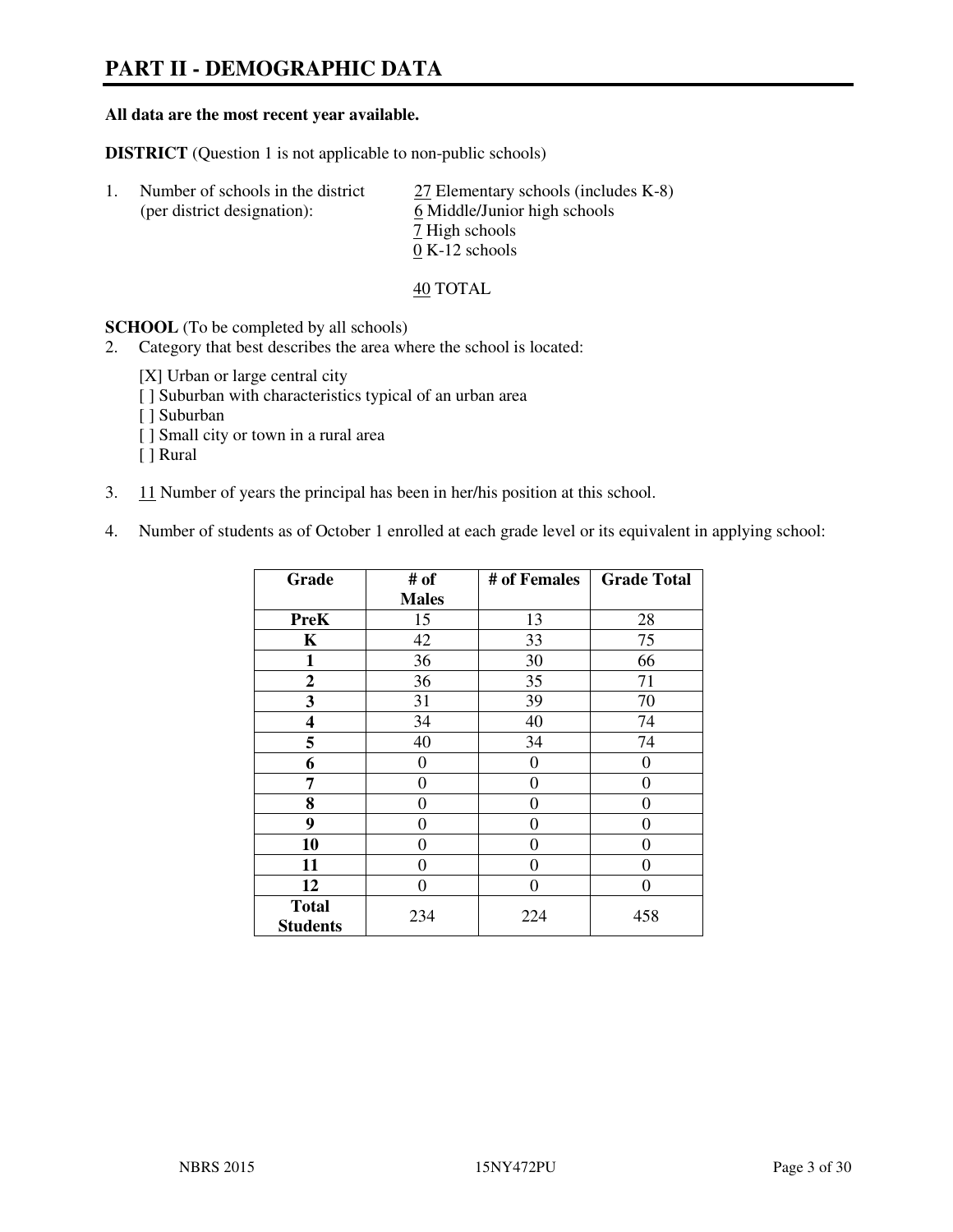the school:  $7\%$  Asian

5. Racial/ethnic composition of  $1\%$  American Indian or Alaska Native 3 % Black or African American 12 % Hispanic or Latino 0 % Native Hawaiian or Other Pacific Islander 76 % White 1 % Two or more races **100 % Total** 

(Only these seven standard categories should be used to report the racial/ethnic composition of your school. The Final Guidance on Maintaining, Collecting, and Reporting Racial and Ethnic Data to the U.S. Department of Education published in the October 19, 2007 *Federal Register* provides definitions for each of the seven categories.)

6. Student turnover, or mobility rate, during the 2013 - 2014 year: 4%

This rate should be calculated using the grid below. The answer to (6) is the mobility rate.

| <b>Steps For Determining Mobility Rate</b>         | Answer |  |
|----------------------------------------------------|--------|--|
| $(1)$ Number of students who transferred to        |        |  |
| the school after October 1, 2013 until the         | 8      |  |
| end of the school year                             |        |  |
| (2) Number of students who transferred             |        |  |
| <i>from</i> the school after October 1, 2013 until | 11     |  |
| the end of the school year                         |        |  |
| (3) Total of all transferred students [sum of      | 19     |  |
| rows $(1)$ and $(2)$ ]                             |        |  |
| (4) Total number of students in the school as      | 461    |  |
| of October 1                                       |        |  |
| $(5)$ Total transferred students in row $(3)$      | 0.041  |  |
| divided by total students in row (4)               |        |  |
| $(6)$ Amount in row $(5)$ multiplied by 100        |        |  |

# 7. English Language Learners (ELL) in the school: 4 %

20 Total number ELL

Number of non-English languages represented: 3 Specify non-English languages: Chinese, Urdu, Russian

8. Students eligible for free/reduced-priced meals:  $46\%$ Total number students who qualify: 199

## **Information for Public Schools Only - Data Provided by the State**

The state has reported that  $46\%$  of the students enrolled in this school are from low income or disadvantaged families based on the following subgroup(s): Students eligible for free/reduced-priced meals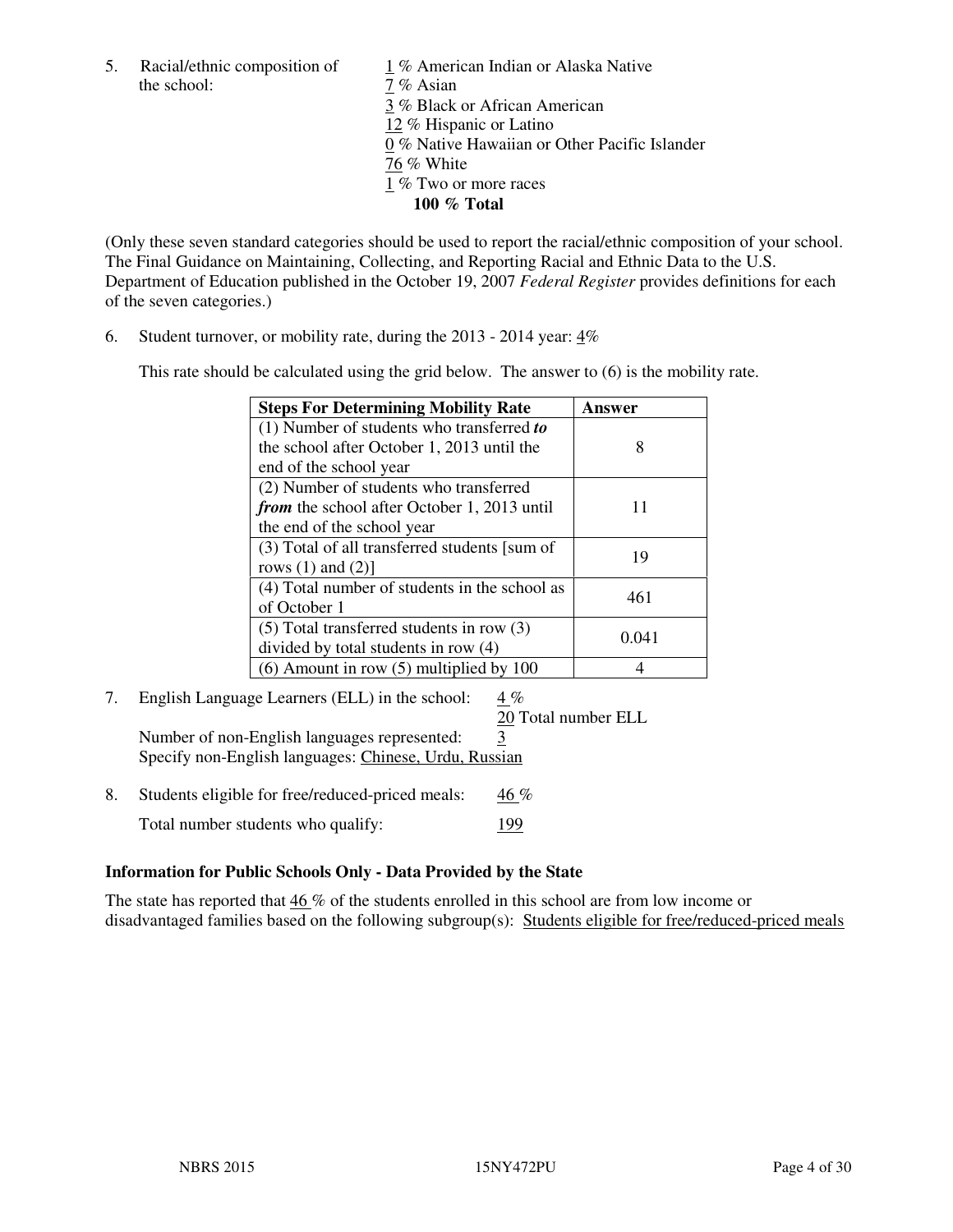9. Students receiving special education services:  $21\%$ 

96 Total number of students served

Indicate below the number of students with disabilities according to conditions designated in the Individuals with Disabilities Education Act. Do not add additional categories.

| 2 Orthopedic Impairment                                     |
|-------------------------------------------------------------|
| 15 Other Health Impaired                                    |
| 22 Specific Learning Disability                             |
| 47 Speech or Language Impairment<br>0 Emotional Disturbance |
| 0 Traumatic Brain Injury                                    |
| 1 Visual Impairment Including Blindness                     |
| 0 Developmentally Delayed                                   |
|                                                             |

10. Use Full-Time Equivalents (FTEs), rounded to nearest whole numeral, to indicate the number of personnel in each of the categories below:

|                                       | <b>Number of Staff</b> |
|---------------------------------------|------------------------|
| Administrators                        |                        |
| Classroom teachers                    | 25                     |
| Resource teachers/specialists         |                        |
| e.g., reading, math, science, special | 6                      |
| education, enrichment, technology,    |                        |
| art, music, physical education, etc.  |                        |
| Paraprofessionals                     | 14                     |
| Student support personnel             |                        |
| e.g., guidance counselors, behavior   |                        |
| interventionists, mental/physical     |                        |
| health service providers,             | 6                      |
| psychologists, family engagement      |                        |
| liaisons, career/college attainment   |                        |
| coaches, etc.                         |                        |
|                                       |                        |

11. Average student-classroom teacher ratio, that is, the number of students in the school divided by the FTE of classroom teachers, e.g.,  $22:1$   $22:1$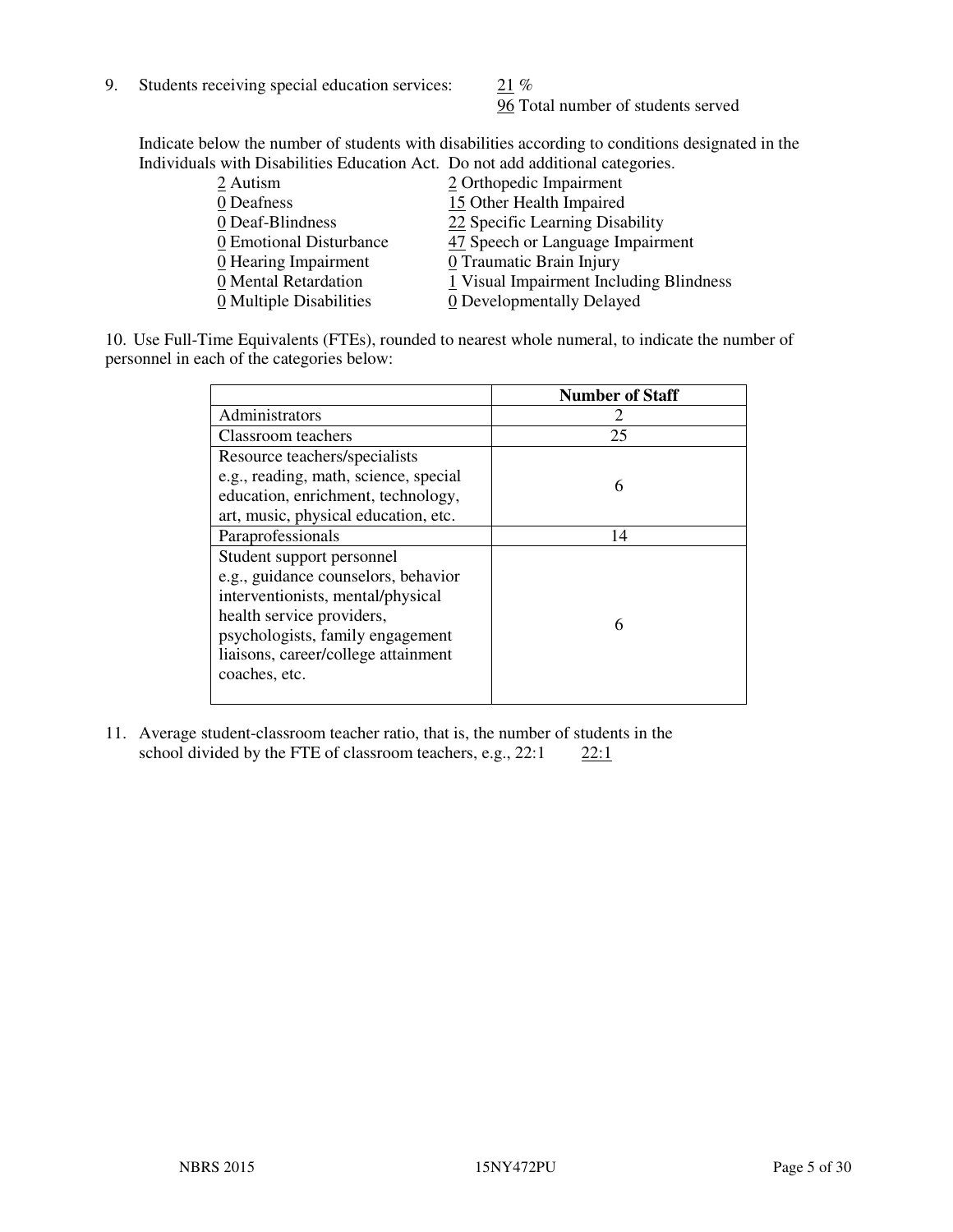12. Show daily student attendance rates. Only high schools need to supply yearly graduation rates.

| <b>Required Information</b> | 2013-2014     | 2012-2013       | 2011-2012 | 2010-2011 | 2009-2010 |
|-----------------------------|---------------|-----------------|-----------|-----------|-----------|
| Daily student attendance    | 95%           | 95%             | 96%       | 94%       | 95%       |
| High school graduation rate | $\gamma_{\%}$ | $\mathcal{V}_o$ | $0\%$     | 0%        | 0%        |

#### 13. **For schools ending in grade 12 (high schools)**

Show percentages to indicate the post-secondary status of students who graduated in Spring 2014

| <b>Post-Secondary Status</b>                  |       |
|-----------------------------------------------|-------|
| Graduating class size                         |       |
| Enrolled in a 4-year college or university    | በ‰    |
| Enrolled in a community college               | $0\%$ |
| Enrolled in career/technical training program | $0\%$ |
| Found employment                              | $0\%$ |
| Joined the military or other public service   | 0%    |
| Other                                         |       |

14. Indicate whether your school has previously received a National Blue Ribbon Schools award. Yes No X

If yes, select the year in which your school received the award.

15. Please summarize your school mission in 25 words or less: We will provide an environment that instills confidence and self-esteem in our children as they develop intellectually, socially, emotionally, and physically. By creating a love of learning we will enable each child to achieve his fullest potential.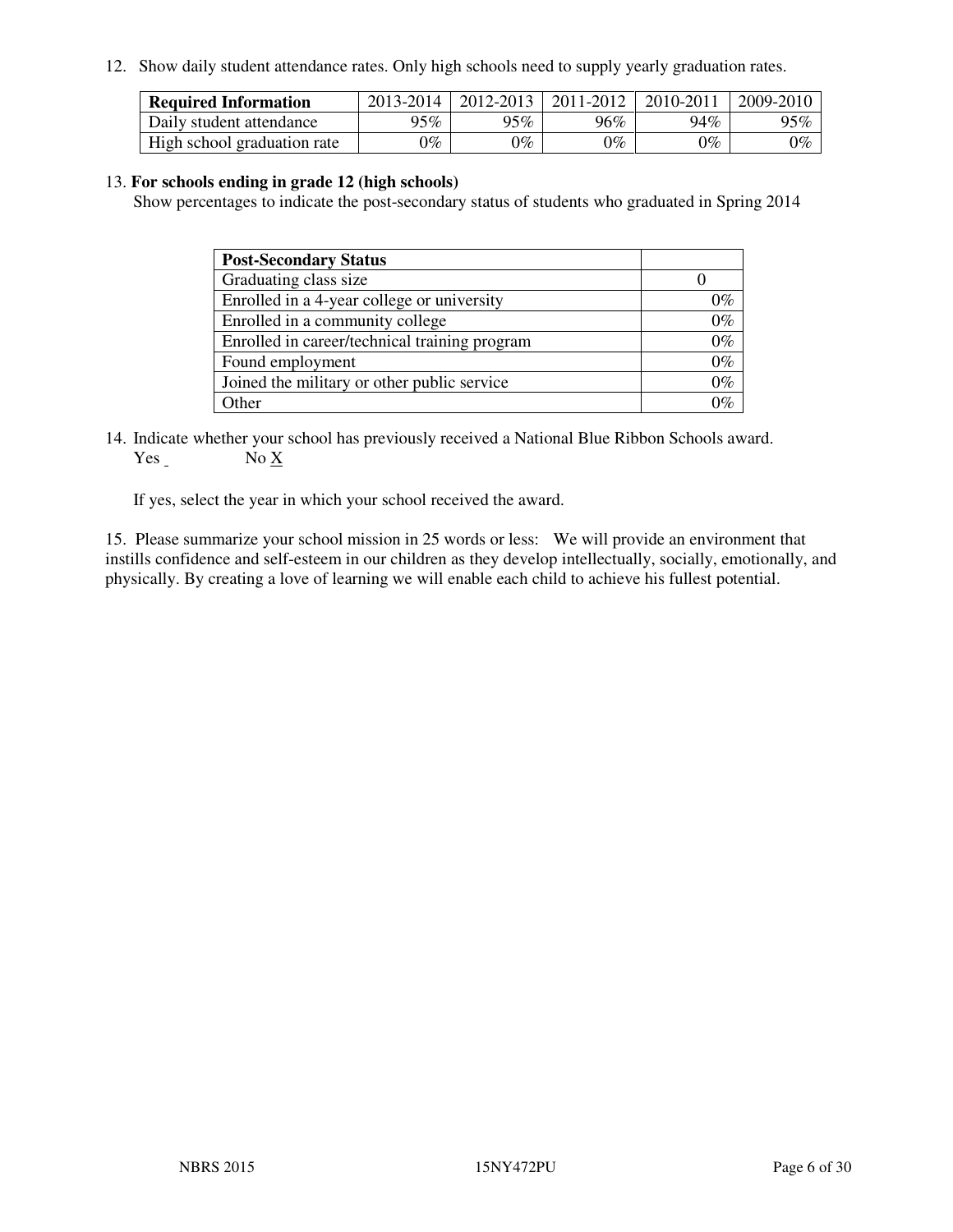# **PART III – SUMMARY**

Public School 277 is located in Brooklyn, New York. There are 458 students in attendance from Pre-Kindergarten through Grade Five. The school is a community school with the student population being found within a small radius. English is the spoken language in this working class community. The school consists of twenty-one classes; three per grade Kindergarten through Five, one self-contained bridge class and two half-day Pre-Kindergarten classes.

Our population consists of seventy-six percent Caucasian, fourteen percent Hispanic, four percent Black and five percent Asian. These students primarily reside in Gerritsen Beach with four point five percent of the total population residing outside of the community.

Three percent of our students are ELL (English Language Learners) who receive instruction from an ESL (English as a Second Language) teacher. Twenty-one percent of our population is students with Special Needs. These students' needs include: academic support as well as the need for Related Services such as Vision, Speech, Hearing, Occupational Therapy, Physical Therapy, Adaptive Physical Education, Guidance and Counseling. Our Individualized Educational Program Teacher and part-time School Psychologist coordinate the creation and implementation of each student's IEP (Individual Educational Program).

The location of this coastal community, lends itself to a Marine Biology theme. During the years 1993 through 1998, we participated in a Federal Magnet Grant in Marine Biology. The program encouraged respect for the community and its natural environment. The residents of the community responded with appreciation and pride. As a result, parents became more involved in the school, creating a partnership between the school and local community. This is evidenced by their continued donation of time and expertise to our school. The program continues to influence and enrich our instruction today.

Our students in all grades learn about local sea life in the Marine Biology Laboratory. Twelve hundred gallons of salt water house live specimens that have been collected by our Fourth and Fifth Grade students as well as local fisherman. Another component of the Marine Biology Program is the annual field trips to the Gerritsen Creek to explore and examine local wildlife. In addition, our Fourth Grade students travel to an Environmental Center in upstate New York for an overnight trip where they compare the differences in habitat and wildlife to that of Gerritsen Beach.

Students of Public School 277 participate in the Friday After School Recreation Program where they are offered a variety of enrichment activities. This program is supported and funded by the Parents Association. These activities include: Drama, Geology, Track and Basketball.

Major milestones include, ExxonMobil Grant for Math and Science in 2015, and Respect for All Award in 2014 in recognition of our positive school culture. May 8, 2013 was designated as Public School 277 Recognition Day by the Borough President in acknowledgement of the strength and resiliency of our community following Superstorm Sandy. In June 2012 we were recognized as number twelve in the top twenty public schools in Brooklyn. In June 2008 we were also recognized as being among the top three performing schools in ELA (English Language Arts) in Brooklyn. In April 2007 we received a New York State Award for High Performing/Gap Closing School.

Public School 277 has always been a source of pride for the Gerritsen Beach community. The school was built in 1953 in response to the needs of the growing community. The school was selected to be a pioneer school to serve as centers for both the children and the adults of the community. Public School 277 continues to be the hub of the Gerritsen Beach Community.

The mission that sustains Public School 277 is the idea that each child is viewed as an individual with multiple intelligences; therefore we have always strived to educate the whole child. We use multiple strategies to encourage and challenge all of our students to develop to their fullest potential.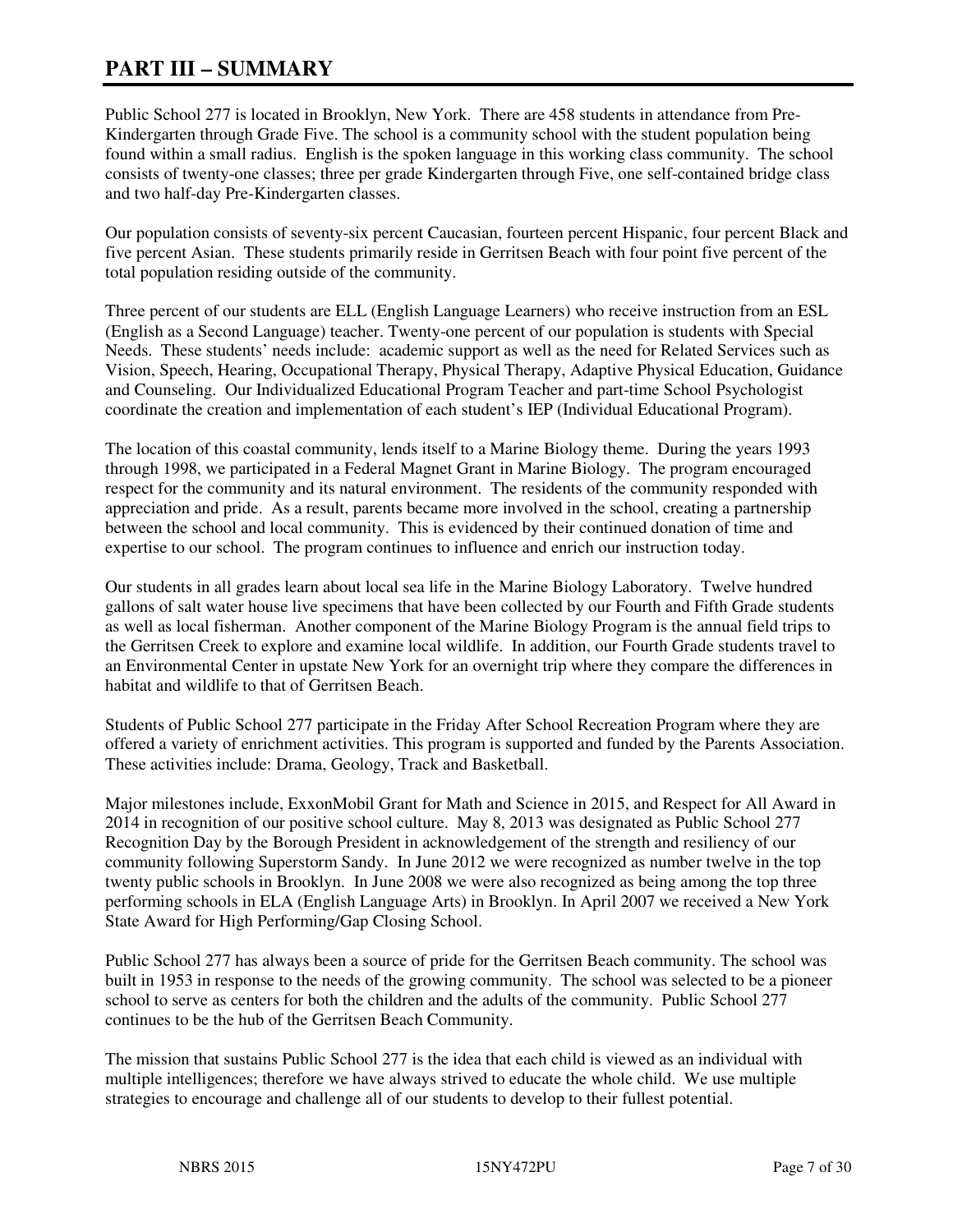Our academic program is aligned with the CCLS (Common Core Learning Standards) in both ELA and Mathematics. Through Units of Study and inter-disciplinary instruction in both large and small groups, our students work on rigorous tasks that require perseverance and strategic problem solving skills.

Our standards-based Physical Education Program is organized by our Physical Education teacher. All grades receive instruction that is appropriate for their age group. In addition, the Physical Education teacher coordinates a variety of health and fitness programs which include; Mighty Milers, Fitnessgram, New York Road Runners Club, Field Day, Move to Improve, and C.H.A.L.K. (Choosing Healthy and Active Lifestyles for Kids.)

Our students are exposed to many cultural experiences through enriching field trips. The children travel to museums, such as the Brooklyn Museum and theaters, such as Kingsborough Community College Theater, where they learn about diverse cultures and customs. Partnerships with Marquis Studio and the Brooklyn Arts Council also help to enrich the program at Public School 277.

Word of the Month and Book of the Month help to teach important values that enhance character development. Peer-Mentoring is another strategy that we utilize to develop social-emotional strength. Through the efforts of our Guidance Counselor, Social Worker and several teachers, lower grade students are paired with older students who serve as role models for appropriate social behavior and College and Career Readiness.

We believe these combined efforts result in students who are happy, healthy and committed to lifelong learning.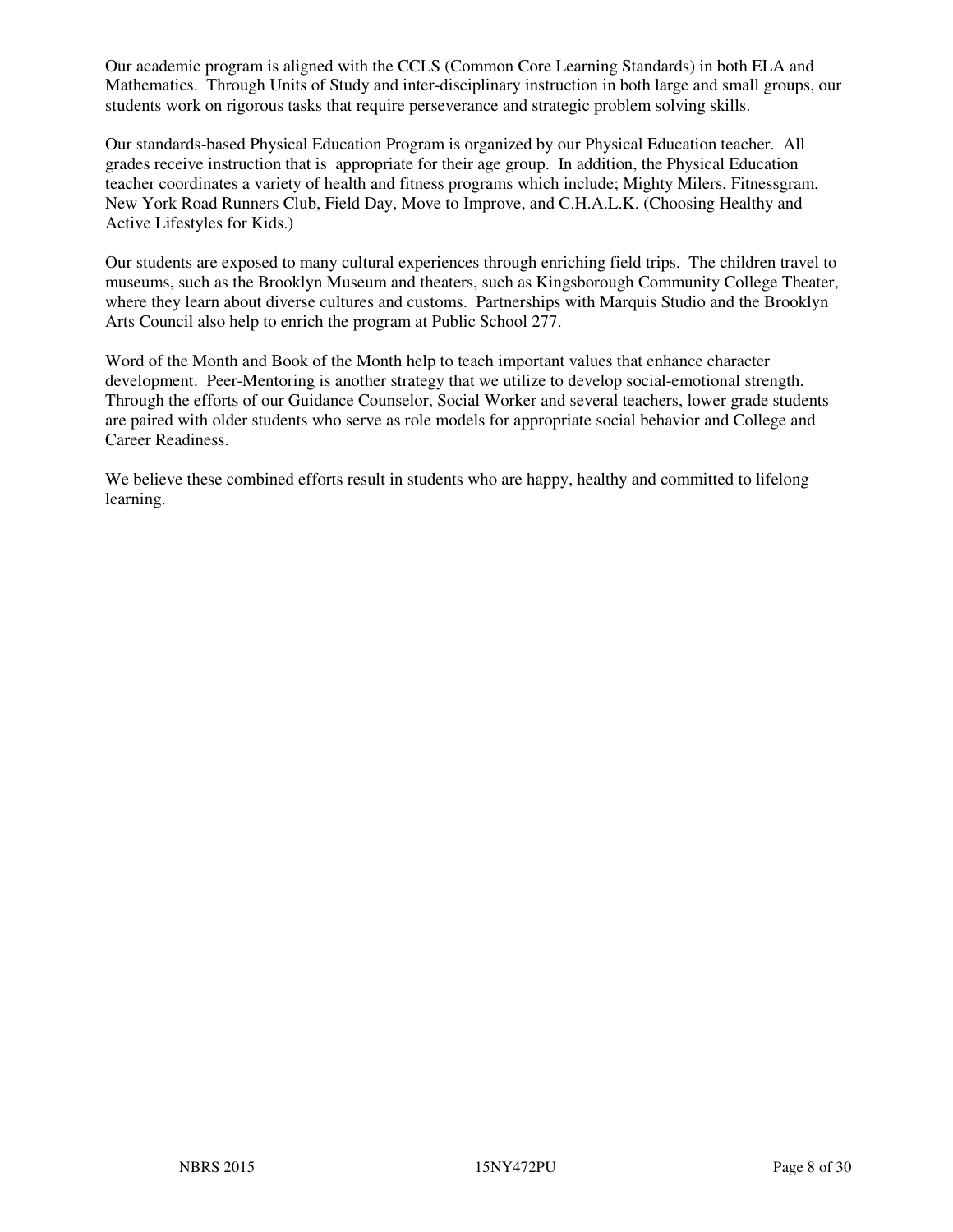# **1. Core Curriculum:**

College and Career Readiness is the foundation for curriculum and instruction at Public School 277.

Balanced Literacy is the approach we utilize in ELA. While all grades participate in Guided Reading, Shared Reading and Independent Reading, Pre-Kindergarten to Grade Two focuses on word work and Guided Reading to establish strong reading skills and strategies. In Grades Three to Five, the children transition to an emphasis on comprehension through Independent Reading.

Good comprehension skills are developed beginning in Pre-Kindergarten and are scaffolded in subsequent grades. Students engage in close reading and utilize higher order thinking skills while citing evidence from the text. Questioning and discussion techniques are modeled by the teacher using a variety of protocols which encourage the students to hone their communication skills.

The Writers Workshop is utilized in Pre-Kindergarten through Grade Five to cultivate good writing skills. Through specific strategies, targeted support and CCLS aligned materials; our students learn to see the progression from first draft to published writing piece. Students also learn to peer and self-assess using genre specific rubrics before conferencing with their teacher. Units of Study are completed by all of our students to fully integrate writing into the core areas of instruction.

Mathematics is also taught through the Workshop Model and is aligned to the CCLS. This Model begins with the mini-lesson modeling the Mathematical concept being addressed. Students are given the opportunity for inquiry through the use of manipulatives in small group/partner/independent work. Following the exploration of the concept, students share their findings, explain their reasoning and answer questions about the strategy that was used. The culmination of this process is a journal entry which gives the teacher and students evidence of a clear understanding of the Mathematical concept.

Beginning last year we added a new dimension to our Math Workshop Model. Once a week, an hour is designated as Strategic Problem Solving Workshop. Each week a new strategy is introduced and explored by students in all grades. After several weeks our students have a toolbox of strategies from which to choose when confronted with rigorous problems.

Our Science Teacher takes the NYC (New York City) Standards and creates a pacing calendar for each grade. Classroom teachers utilize the NYC Curriculum along with the pacing calendar to provide instruction. Investigation and experiments are performed by students to provide them with a comprehensive understanding of the Scientific Method and Processes. In addition, we offer an on-site Marine Biology program that enhances our Science Curriculum.

Students demonstrate their understanding of Scientific concepts at our Annual Science Fair. Children in Pre-Kindergarten through Grade Five produce a project that requires the use of the Scientific Method. Parents are encouraged to perform these investigations with their children at home. All of our students have the opportunity to both present their projects at the Science Fair as well as view the projects of their schoolmates.

Our Social Studies instruction is based on the NYC Standards. Using this curriculum we address these standards in every grade. Each grade takes a minimum of two field trips to a cultural institution to bring to life the concepts learned in class. For example, Third Graders study African culture by viewing the African mask collection at the Brooklyn Museum. First Graders learn about families past and present at the Staten Island Institute of Arts and Science.

Our Kindergarten students bring the idea of community to life by taking neighborhood walks and inviting community workers to classroom to describe and demonstrate the ways in which they help the community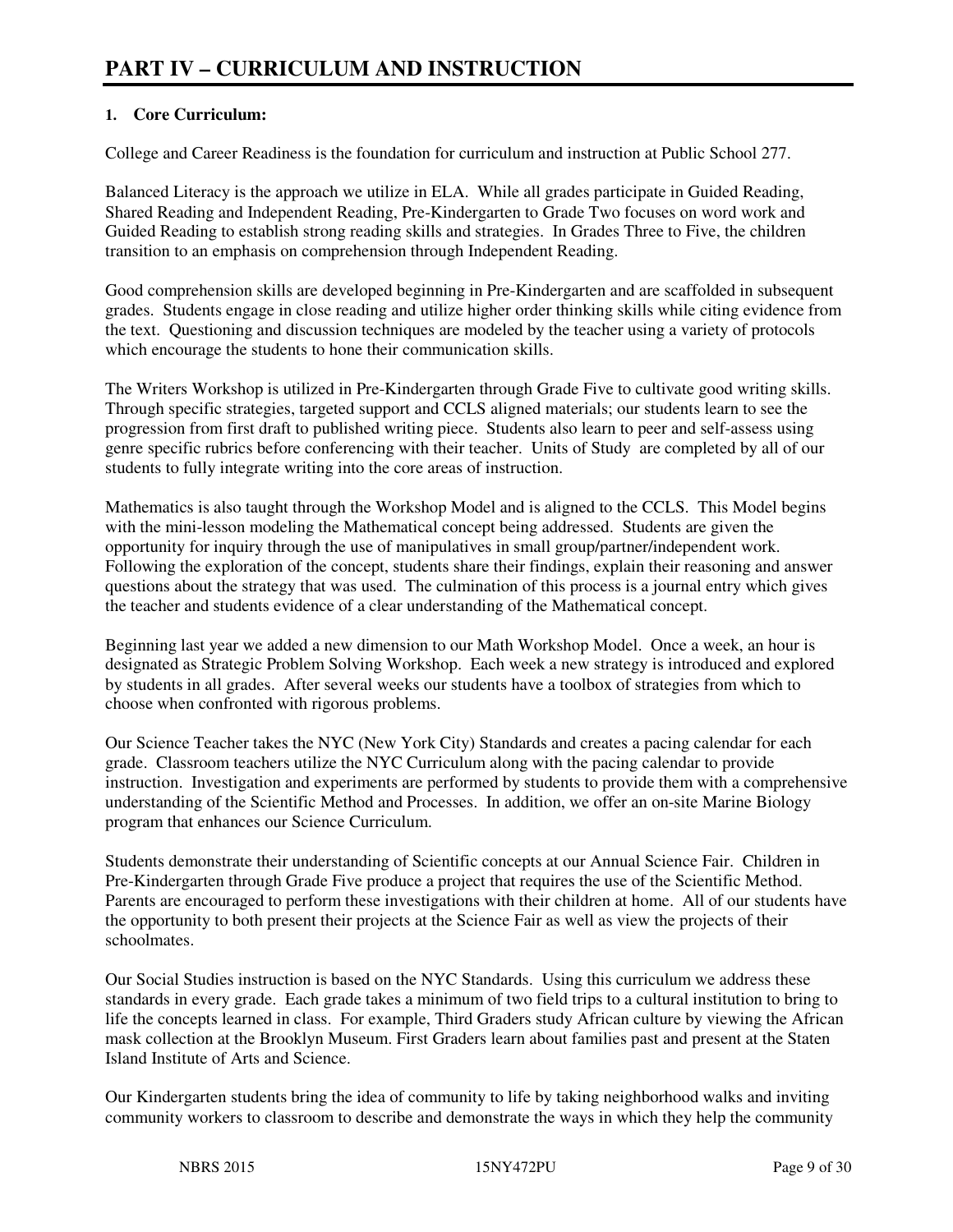Second Graders explore local communities when they visit adjoining neighborhoods and compare and contrast those to the Gerritsen Beach Community.

Public School 277 has a strong Student Government whose goal is to develop civic participation among our students. Each fall, our Third, Fourth and Fifth Grade students receive a firsthand experience with the election process. Fifth Grade students are elected, following a brief campaign. Once elected they, along with a teacher mentor, organize fundraising and service projects for various organizations. Fourth and Fifth Grade students visit Nursing Homes and the Veterans Administration Hospital to be ambassadors of good will.

The most unique feature of our Social Studies Curriculum at Public School 277 is our long standing partnership with Junior Achievement. Business professionals annually visit classrooms to share their expertise through activities and problem-solving tasks designed to expose our students to key ideas and to develop a conceptual understanding of economics.

The Pre-Kindergarten Curriculum is based on the NYS Pre-Kindergarten Foundation for the Common Core Curriculum. These learning expectations are linked to the K-12 CCLS. Instruction and experiences are provided for our students in all areas which include: Reading, Writing, Mathematics, Science and Social Studies. In addition, Physical Education through movement, Health and Nutrition, and Music and Visual Arts, are embedded in our Pre-Kindergarten program. The Pre-Kindergarten teacher regularly collaborates with teachers in Kindergarten through Grade Three to create a seamless Early Childhood Program. Indicators of the impact of this program can be found in our Early Childhood data which shows that these Pre-Kindergarten students are typically ranked among our highest performing students in our early childhood grades.

As a learning community we strongly believe in a hands-on, multisensory approach to teaching and learning. Through exploration and application to real life situations, we are able to improve the skills of students performing below grade level, while enriching the skills of students who are above grade level.

#### **2. Other Curriculum Areas:**

Public School 277 students receive instruction in the Arts, including Music, Theater Arts, and Visual Arts. These Arts disciplines are integrated into several curriculum areas. Our children are afforded the opportunity to perform before an audience, which develops their speaking and vocal skills and bolsters their self-esteem and self-confidence.

All students receive Music Instruction from a licensed Music Teacher weekly. The Music Teacher coordinates with classroom teachers and connects Social Studies and Science curriculum to Music instruction. She matches music to the curriculum and she creates original musical pieces that relate to each topic being studied. Each grade teacher team collaborates to create a playlet, for their grade that is aligned to the CCLS in ELA and/or Math. These playlets integrate concepts and essential questions from the Social Studies or Science curriculum into a cohesive production. Our Music Teacher works with the grade team and the students providing music and theatrical guidance. Parents are invited to team with teachers to create costumes, props and programs that enhance each grade performance. In addition to this focus, the Music teacher has created a Curriculum Map based on the Blueprint for the Arts. Using this map she plans and implements lessons that are based on the NYS ( New York State) Learning Standards for the Arts. Her lessons include essential questions, vocabulary and performance skills. For example, in the Early Childhood grades children will perform music with repetitive or contrasting patterns. In the upper grades, the children will perform solo and ensemble music with attention to the conductor following musical cues.

While we have no Visual Arts teacher on staff, classroom teachers provide Visual Arts instruction in conjunction with other curriculum areas. For example, Third Graders create personalized masks in the style of African masks during their study of Nigeria. Additionally, Public School 277 partners with Arts organizations such as Marquis Studio during the school day and the Brooklyn Arts Council after school to provide Visual Arts instruction in a variety of mediums which include hand building with clay, shadow puppetry, digital architecture, and self-portraits.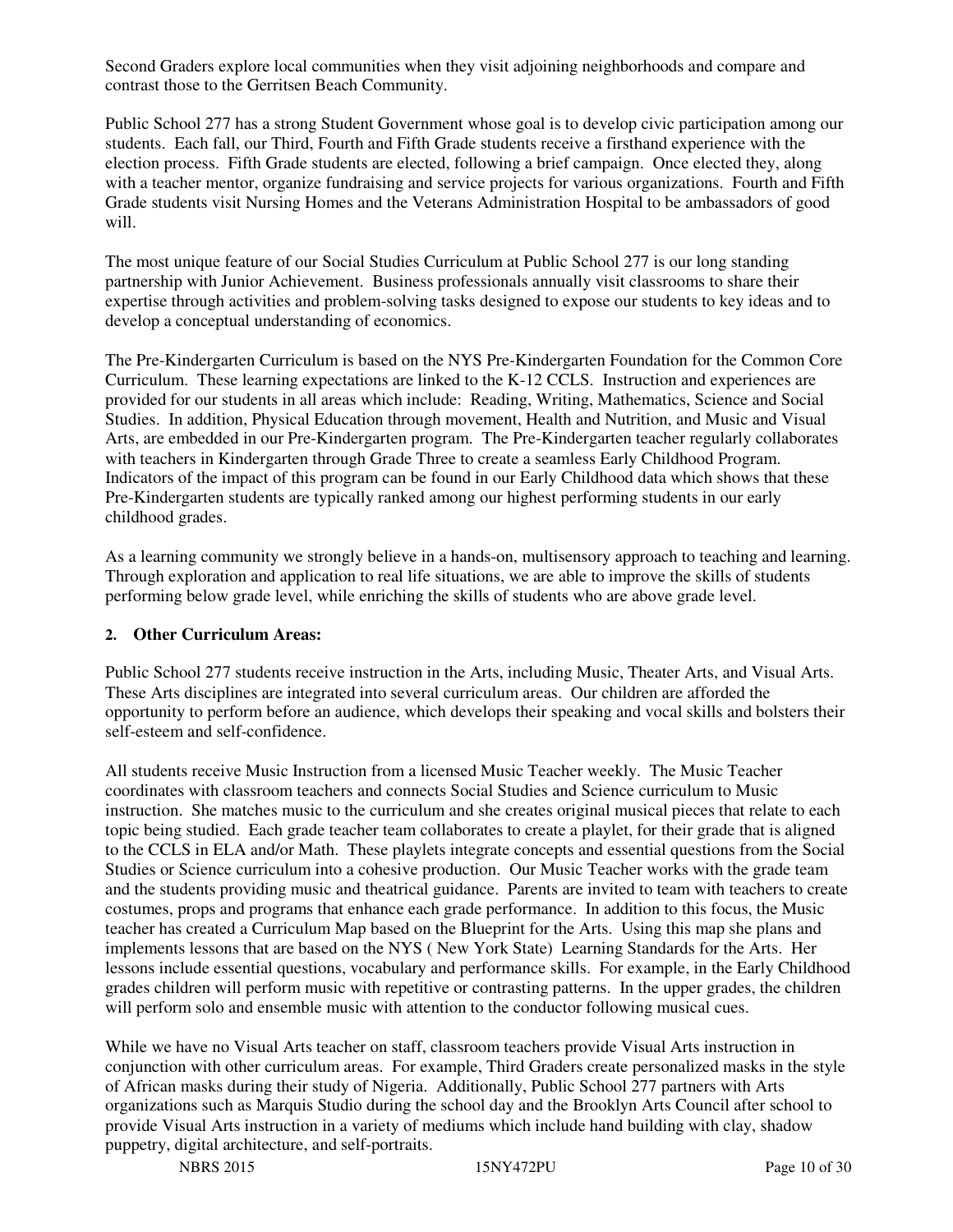Our Health and Physical Education program is organized by a licensed Physical Education Teacher who provides instruction to all grades. This teacher has written a Health and Physical Education Curriculum Map that is based on the National Physical Education Standards and the NYS Physical Education Learning Standards. This Curriculum Map includes lessons that are grade and skills specific. Within each of his classes, the Physical Education Teacher differentiates and scaffolds instruction in order to build skill levels and knowledge of a variety of sports. He also provides instruction in Health and Nutrition which assists our students in developing a healthy lifestyle. He gathers data from the Fitnessgram and observations of students to design student specific instruction. The Health and Physical Education Teacher partners with outside agencies to enhance our Health and Physical Education program.

Our school staff supports our students' physical well-being in a variety of ways. Our School Nurse provides individual class lessons on hand washing to prevent the spread of germs. She also communicates frequently with parents, teachers, paraprofessionals, and administrators on health related issues. The Occupational Therapist works with teachers and paraprofessionals in all grades to implement "Get Ready to Learn." This classroom Yoga program helps our students to focus as they prepare for the rigorous day ahead. Classroom teachers supplement Health and Physical Education instruction through the use of the "Move to Improve" program and grade appropriate health lessons.

Our Technology Program is organized and coordinated by our dedicated Technology Teacher who has developed a Curriculum Map which is based on STEM (Science Technology Engineering Mathematics) Standards. She provides instruction to all of our students, Pre-Kindergarten through Grade Five in the Computer Laboratory. A component of this curriculum includes College and Career Readiness Skills such as: Excel, Power Point, Internet Research and Keyboarding. Additionally, she utilizes Class sets of I-Pads and Tablets to integrate all Core Curriculum areas. Each classroom is equipped with four desk-top computers for daily student use.

A Smart Board is utilized in each classroom by the classroom teachers. This practice also improves the technological skills of our students and helps to integrate the Core Subject areas and technology while building essential skills and knowledge.

#### **3. Instructional Methods and Interventions:**

Public School 277 utilizes a variety of instructional approaches, methods, and interventions to meet the diverse needs of students as we strive to meet their instructional goals.

One instructional approach that we utilize is RtI (Response to Intervention). All students receive strong core instruction that is preventative and proactive, this is called Tier I RtI instruction. Differentiated instruction is provided in small groups within the classroom for all of our students to address their individual strengths, needs, interests and learning styles. The composition of these groups is based on qualitative and quantitative data and individual student goals. RtI student reading groups are formed based on the results of DRA (Developmental Reading Assessment), testing and teacher observations. Tier II and Tier III intervention is defined as increasingly intensive targeted academic support. Students who fall into RtI Tier II and Tier III receive intervention services from multiple sources. In Kindergarten, First and Second Grade, students who have difficulty with decoding and encoding work with the specialists using Fundations and the Great Leaps program. In Third, Fourth and Fifth Grade, formally trained teachers use the Wilson Program to target specific reading deficits. AIS (Academic Intervention Services) are provided to targeted students in both Reading and Mathematics during school hours as well as on Saturdays. Students are intentionally placed in small groups to ensure a small teacher-to-student ratio. Research based materials that are aligned to the CCLS are utilized in AIS. Technological resources for intervention include content specific applications. Students receive interim testing to assure appropriate group placement.

In addition, highly qualified specialists such as Occupational Therapists and Speech Teachers push into classrooms to service their mandated students in the context of their classroom environments. This model facilitates the application of specific strategies that are learned during individual pull-out sessions. The therapists also help ensure that their students are meeting learning outcomes and IEP goals.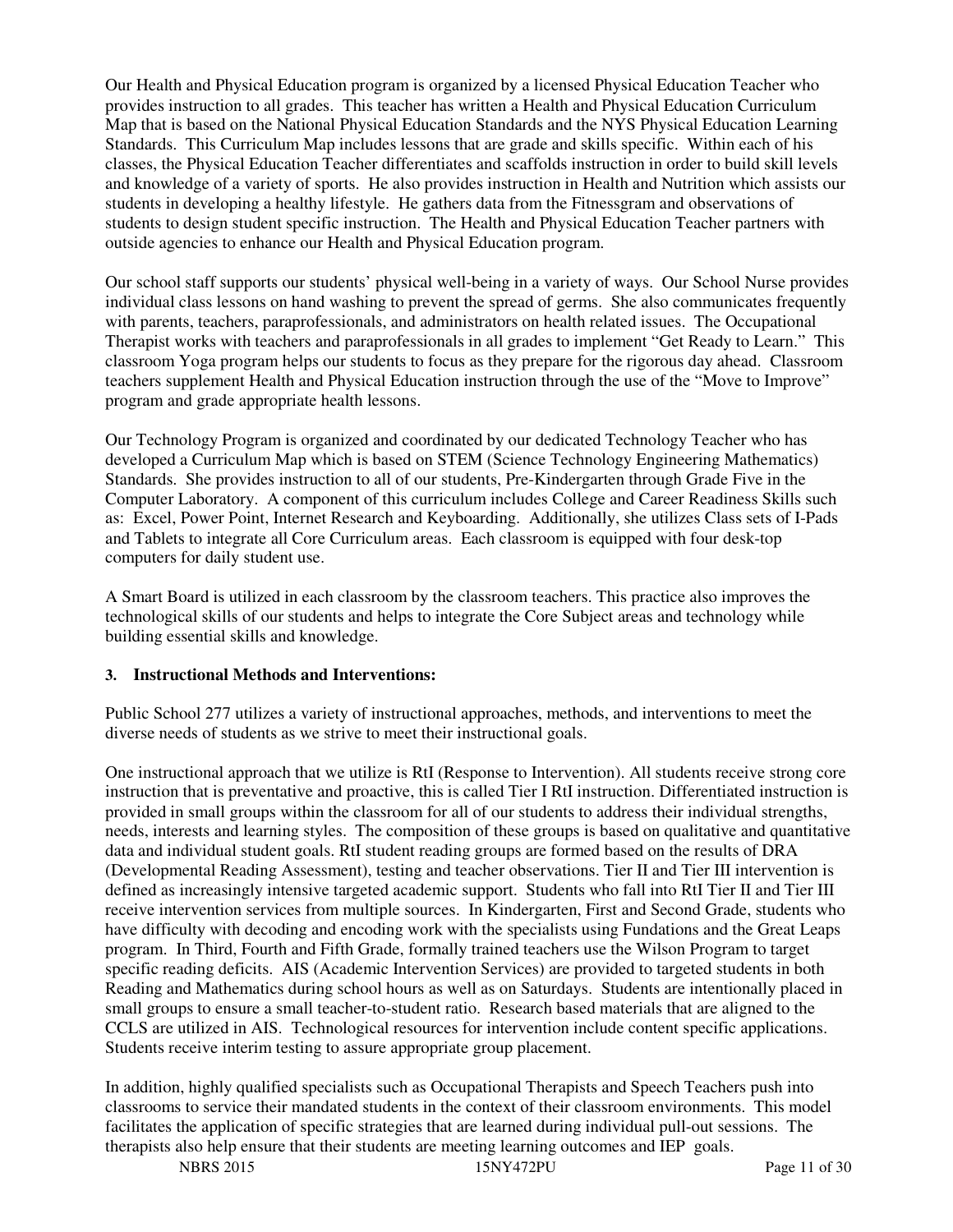At Public School 277 all staff members are stakeholders in the education of all students who pass through our doors. Each staff member has a true sense of responsibility and a professional commitment to our shared vision of success for all.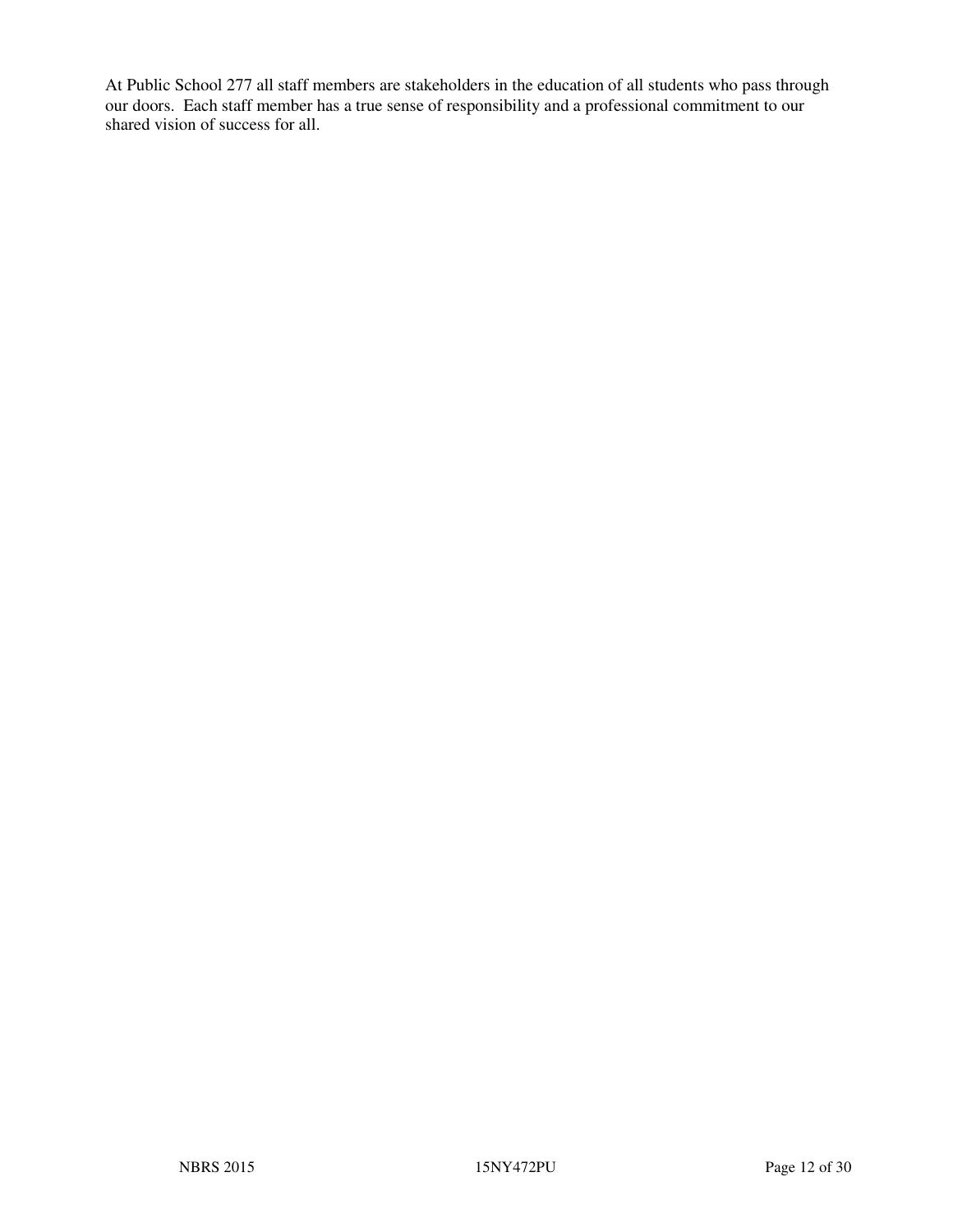#### **1. Assessment Results Narrative Summary:**

While our overall ELA scores (an average of the combined scores of students in Grades Three, Four, and Five) remained steady from 2010 to 2011, at 75 percent proficiency, we noticed an upward movement of 6 percent from 2011 to 2012. In 2013, as the content of the ELA assessment became increasingly complex, there was a decline in proficiency from 81 percent to 53 percent. Our overall proficiency level in ELA hovered at 52 percent in the 2014 school year.

Our Mathematics data demonstrates a fluctuation in our students' overall proficiency levels. In 2010 our students achieved an 85 percent proficiency average and in 2011 an average of 83 percent. In 2012 we saw an 8 percent increase in proficiency. In contrast, we observed a drop in 2013 from 91 percent to 47 percent proficiency reflecting the shift to the rigorous content of the CCLS. In 2013 another dramatic increase took place as our students' proficiency levels rose to a 61 percent.

Our gains in ELA test scores particularly in 2012 can be attributed to the school wide initiative in which a daily Independent Reading block was implemented to increase reading stamina and to cultivate close reading strategies. Our gains in Math test scores in 2012 can be attributed to the fact that we began to infuse more rigorous Math problems into our Curriculum. The decline in ELA and Mathematics test scores can be attributed to the devastation that our community experienced during Super Storm Sandy.

The trends in ELA and Mathematics among our subgroups indicate that both our socio-economic disadvantaged students and Latino students performed similarly to our general population. However, students with special needs were the exception and demonstrated a significant achievement gap in both ELA and Mathematics.

We have implemented several strategies to address the achievement gap between our students with Special Needs and our general population. We include our Special Education students in our AIS for both Reading and Mathematics during and after school. Our service providers, Speech, Occupational Therapy, etc., push into our classrooms to help our students to apply strategies that they have learned during individual pull-out sessions. The goal of these strategies is to close the achievement gap for our Special Needs students.

#### **2. Assessment for Instruction and Learning and Sharing Assessment Results:**

Both formative and summative assessments are utilized throughout the school year. The results and implications for teaching and learning are shared in succession at Cabinet Meetings, Vertical Team Meetings, Grade Team Meetings, Teacher-Student Conferences and at Parent-Teacher Conferences.

Reading Assessments include DRA2 (measures the students' instructional and independent reading levels). Reading Indicator (measures specific comprehension skills) and Conference Notes (teacher records reading behaviors) and NYS ELA exam.

Writing Assessments include NYC Performance Tasks, School-based Units of Study, and teacher/student Conference Notes

Mathematics Assessments include Chapter and Unit tests, Strategic Problem Solving Assessments and NYS Mathematics exam.

Each item of these assessments are analyzed and specific strengths and challenges are noted. School leaders and teachers plan instruction and formulate student groups to address these strengths and challenges. Implications for teaching and learning drive instruction in the classroom, for pull-out and push-in programs and for Saturday AIS. In addition, our school devotes bi-weekly Collaborative Inquiry meetings for the examination of student work and assessment results. This data is analyzed by grade teams of teachers to determine trends within classes, and across the grade. Utilizing this data, teachers establish grouping of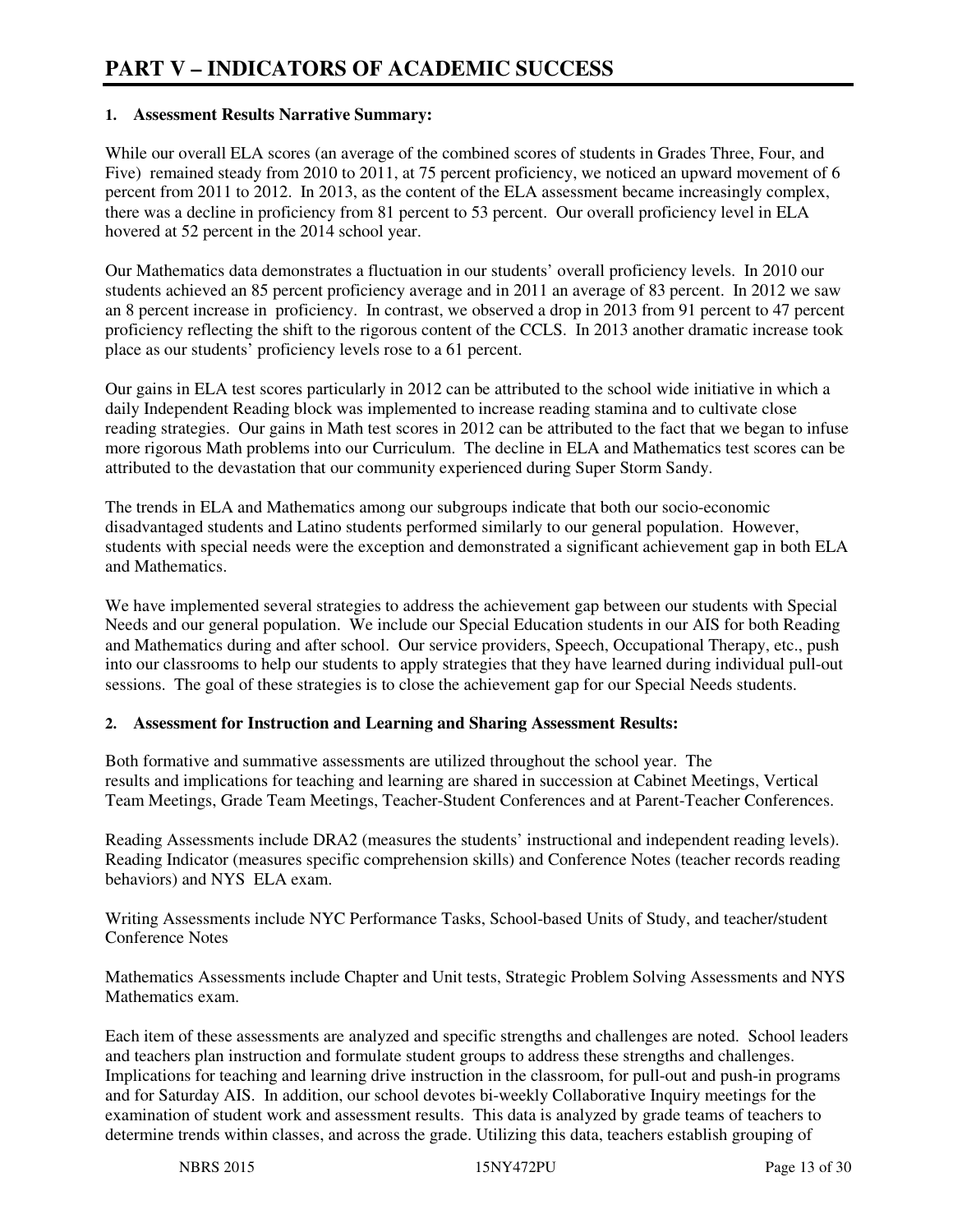students in each Core Curriculum area. In addition, differentiated lessons are created by teachers, both individually and as teams that offer varying levels of support. The goal is to adjust instruction according to trends and improve teaching and learning. Grade Leaders meet bi-monthly at the Vertical Team meetings to discuss trends on each grade and investigate school-wide trends and their implications for instruction.

Parents are informed of their children's academic achievement in several ways. Through ongoing communication with parents such as phone calls, individual parent letters, Parent Workshops and weekly Parent Engagement sessions and Citywide Parent-Teacher Conferences, parents are kept apprised of their children's progress and provided with suggestions and strategies for home support.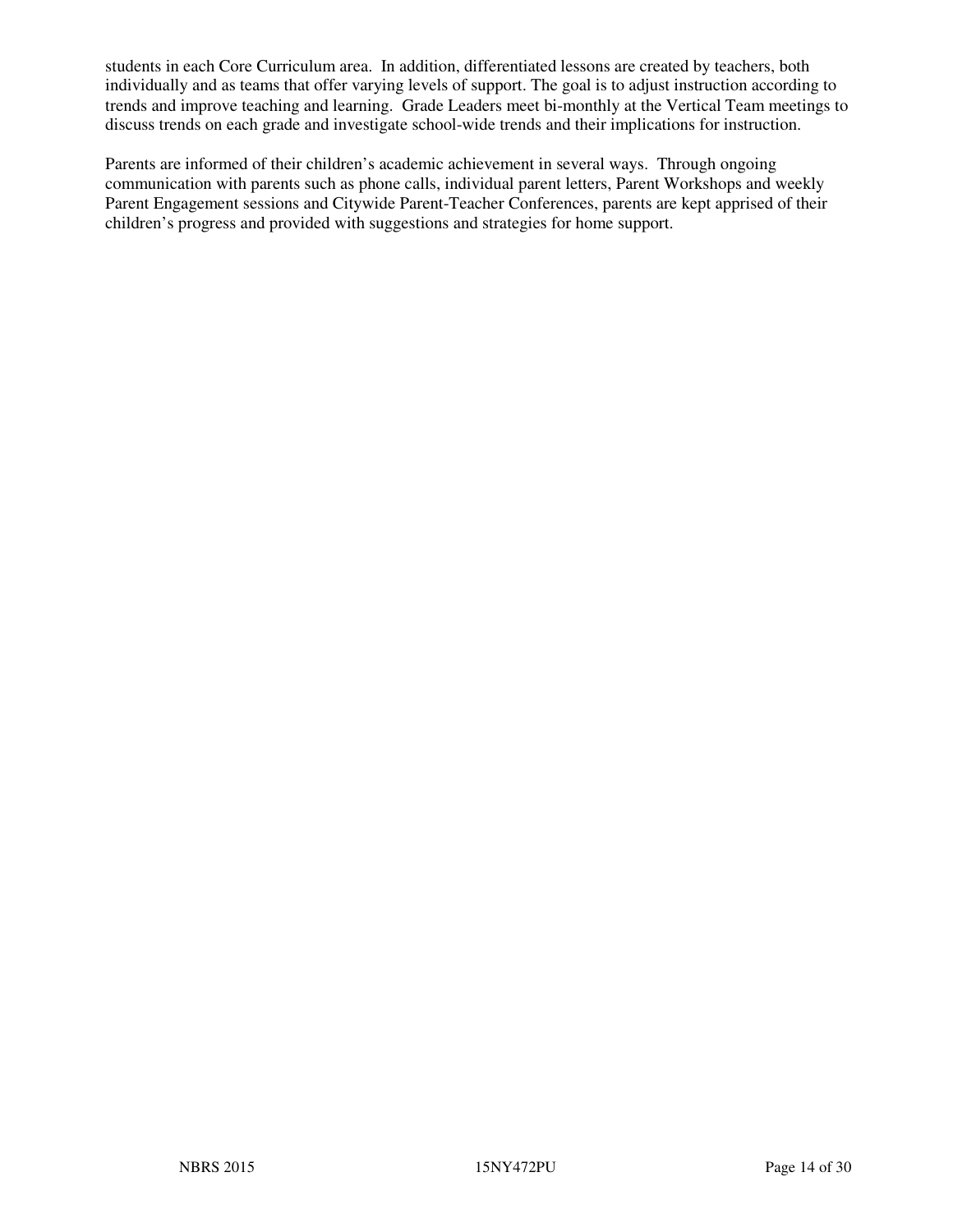## **1. School Climate/Culture**

Public School 277 is a Professional Learning Community. A positive environment for students and staff has been intentionally cultivated through structures that have been put in place to promote academic, social and emotional well-being.

Each day begins with students and staff taking the Respect and Protect pledge. Our core belief is that in order for every child and staff member to succeed they must feel safe and valued in their school environment. This pledge sets the tone for the day.

In order to reach our goal of engaging all members of the school community, several systems are in place for success. The Principal maintains an open-door policy in which staff members voice their concerns and make contributions to enhance the school community. Staff are empowered through forums such as the School Leadership Team, the Pupil Personnel Team and the Vertical Team. This policy of shared decision making makes all members stakeholders. Exemplary teaching practice is acknowledged through the nomination of teachers for special awards such as The Big Apple Award and NYS Senate Teacher of the Year Award. Inter-visitations are also scheduled and conducted to highlight these highly effective teachers. Through the sharing of best practices and pedagogy, teachers strengthen their craft which in turn improves student learning. A sense of appreciation is conveyed to all staff members through breakfasts, luncheons and milestone celebrations.

Students' social-emotional growth is one of our main focuses. Through various programs and services, we build and support social-emotional health, teaching perseverance and resilience. The Guidance Counselor is at the core of our students' social-emotional learning. In addition to offering counseling service to our students and their families, he coordinates activities that engage our students in important work. These include Respect for All, Peer Mentoring, and class presentations on topics such as Cyber bullying and Fifth Grade Articulation to Middle School.

Administrators are always looking for ways to acknowledge positive school behavior within the school community. The Principal's List, an award given monthly, recognizes citizenship and strong academic and social behaviors. Students are acknowledged at the monthly School Spirit Assembly. Perfect monthly attendance is also recognized as a contributing factor to academic success. At this assembly students sing our school song which unifies the community and generates school pride.

Our teachers have recently organized a School Spirit Committee to promote cohesion and commitment to our mission. For example "A Random Act of Kindness Day" asks teachers and students to wear red, discuss kind actions, and to acknowledge these actions during the day.

The success of Public School 277 is the result of all factions of the Professional Learning Community coming together with a clear vision and a structured path that leads our students to become confident, lifelong learners.

## **2. Engaging Families and Community**

As an integral part of the Gerritsen Beach community, Public School 277 partners with many family group and community organizations that contribute to our success.

Our Parents Association is dedicated to supporting the efforts of our school and works closely with the Principal and Assistant Principal. At School Leadership Team Meetings and Parent Association Quarterly meetings important decisions are made in regard to instructional programs, budgeting and school goals. For example, our Parents Association funds Saturday AIS, as well as a Friday Recreation which enables us to address the needs of the whole child.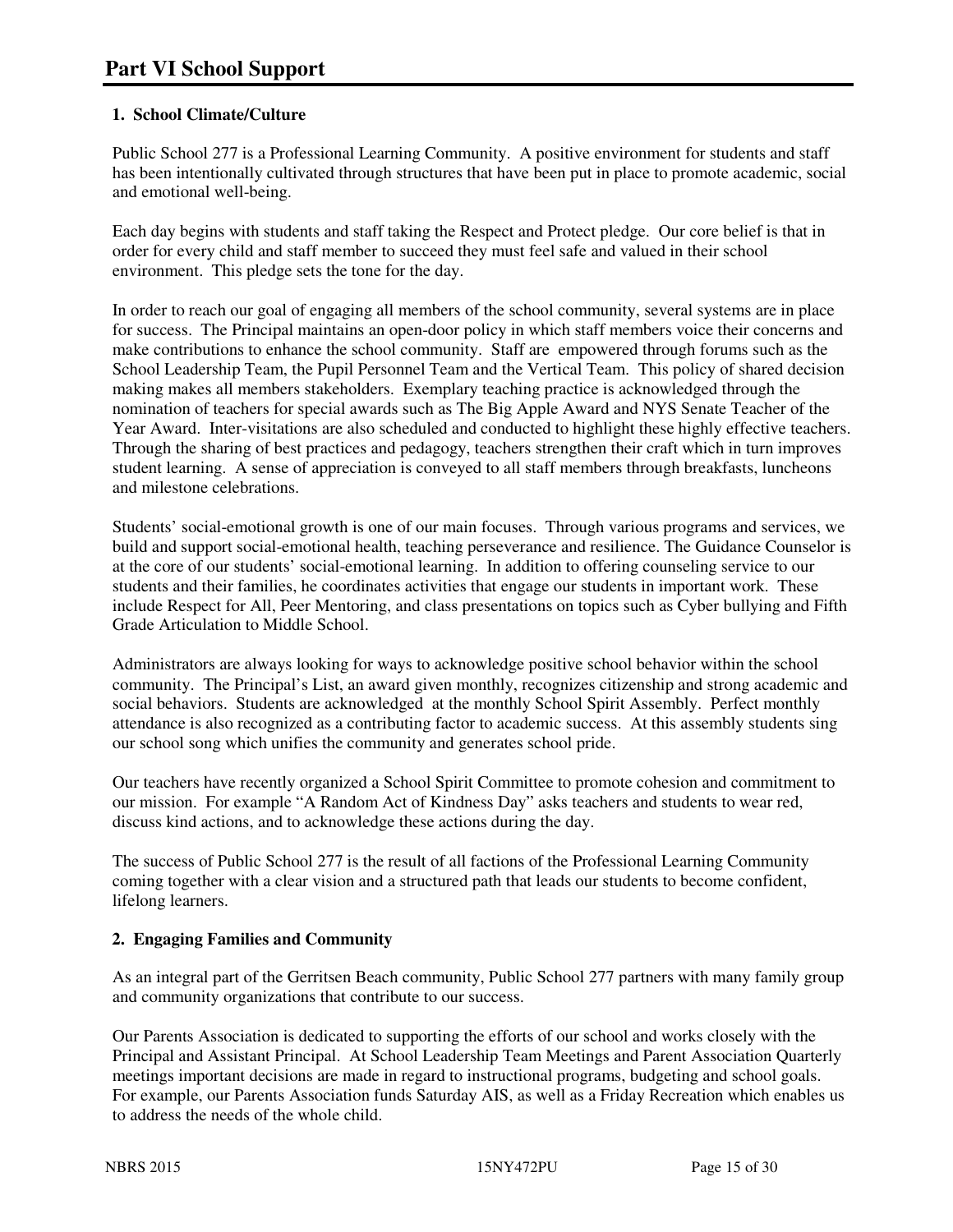Parent groups are welcomed into the building for Parent Orientation, Parent Workshops, Parent Visitations and Parent/Teacher Conferences. Teachers frequently call parents, write news letters or meet with parents to strengthen the home-school relationship. Many of our parents serve on committees in our school such as; The Costume/Scenery Committee, The Fifth Grade Parent Committee and the Yearbook Committee. The Principal and the Assistant Principal plan and host a Parent Appreciation Luncheon that recognizes the hard work and commitment of our many parent volunteers. This partnership between families and devoted professionals is a major contributor to our students' success. Parents are viewed as partners in their child's education.

Several community organizations also partner with the Public School 277 Learning Community to enrich our educational program. In recent years the Children's Health Fund has conducted off-site and in school workshops for students and their families on various topics such as; Stress Management, Family Fun Day, Arts and Crafts and Yoga. Another community organization, We CARE, engages our students in projects that foster citizenship and community spirit. We CARE sponsors a "Light the Shore" event, which is a post-Hurricane Sandy remembrance, as well as a Shoreline Clean-Up that teaches our students the value and importance of caring for the community and the natural environment.

We have a strong working relationship with our local public library. Our students take class trips to the library where the children activate and/or use their library card to borrow books. The Librarian teaches library skills and the many resources that are available at the Gerritsen Beach Library. The Neighborhood Library Supervisor visits Public School 277 to kick-off the Summer Reading Program. She also arranges for famous children's authors to come to our school to talk about their work in regard to writing and illustrating children's literature. Literary skills, together with a love of reading and writing, are fostered through our partnership with the Gerritsen Beach Library.

#### **3. Professional Development**

The Public School 277 approach to Professional Development is driven by teacher goals and student data. Each September our teachers and paraprofessionals formulate goals based on the Danielson Framework for Teaching. The Professional Learning Committee plans activities that will assist teachers and paraprofessionals in reaching their goals. For example, many of our teachers are still challenged by using questioning and discussion techniques to support learning. In response to that need, we invite our expert teachers to share best practices and network specialists to provide professional development on this topic. In January, our teachers reflect upon their progress towards their initial goals, and contemplate their next steps. Additionally, multiple sources of data are examined which include: NYS ELA and Mathematics assessments, NYC ELA and Mathematics assessments, school-based assessments and classroom teacher observations; professional learning activities are designed. In Mathematics we found that our students were challenged by multi-step word problems. We initiated a weekly Strategic Problem Solving period for our students which necessitated Professional Learning. Teachers learned about specific protocols and strategies that cultivate problem solving skills. A shift was observed in student achievement when data was examined.

In ELA, it was observed that the reading and writing stamina was lacking in our students. To address this need, the independent reading portion of the Balanced Literacy Workshop Model became the focus of our work. Professional Development was provided to teachers which involved specific strategies for independent reading. The Principal researched and then outlined weekly lessons for strategies that would strengthen our students' reading stamina. In addition conferencing techniques were modeled with an emphasis on Level 3 and 4 Depth of Knowledge questions.

Other Professional Learning approaches include teacher intervisitations and Saturday Professional Learning events. Intervisitations are conducted based on teacher requests and Administrator recommendations. This strategy allows the teachers to learn from one another in a risk-free setting. Saturday Professional Development is an annual event and the agenda typically addresses current topics and district mandates. For example this year our focus will be Social Studies. Teacher Teams will revise Social Studies Curriculum Maps to align them with the newly published NYC Social Studies Scope and Sequence.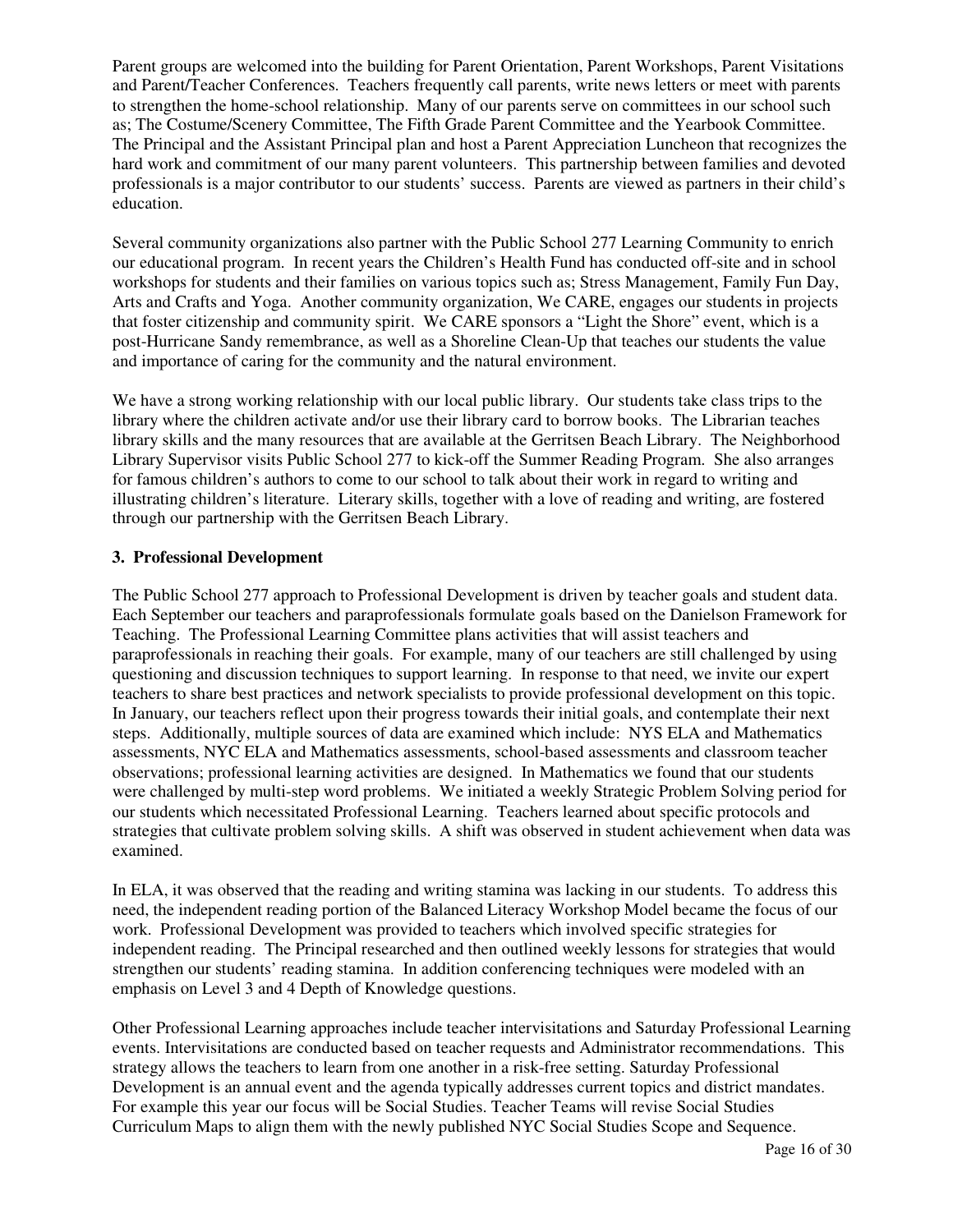The Public School 277 Professional Learning Plan has influenced the professional growth of our teachers. Our data indicates that eighty-six percent of our teaching staff received a final rating of Highly Effective during the 2013-2014 school year.

In addition to the successes we have seen in student achievement and teacher effectiveness, two of our Highly Effective teachers who led our Professional Learning Committee and provided many important Professional Development workshops are working towards becoming Administrators. This capacity building is the direct result of our planning and implementation of Professional Development for our staff.

#### **4. School Leadership**

The Principal's school leadership philosophy hinges on her "open door policy" and her belief that the path to success is paved with good working relationships between staff and administration. Both the Principal and the Assistant Principal feel that they are mentors for both their new and seasoned staff. Working with members of the Cabinet, initiatives and mandates are communicated clearly and accurately and then implemented. This is accomplished through Cabinet Meetings, Vertical Team Meetings, Faculty Conferences, Grade Conferences and Collaborative Inquiry Meetings.

The Cabinet is comprised of Principal, Assistant Principal and teachers who represent all factions of our student population. The representatives include the IEP Teacher, the ESL Teacher, the Math Staff Developer and the Technology Teacher. The Cabinet ensures that all dis aggregated groups are receiving instruction that is appropriate for the grade level, and that necessary services are being provided. The Principal's philosophy that all children can and must learn influences decision making in regard to policies, programs, and resources. Alignment to the CCLS is at the core of all decisions in regard to the instructional program and allocation of resources.

Six years ago a Vertical Team was assembled. Members of this team are comprised of one member of each of our Grade Teams (Kindergarten through Five). The team meets bi-monthly to introduce new school wide initiatives and follow through on the implementation of such initiatives. The Vertical Team ensures cohesion across grades. This model has proven successful in two ways. First, each grade is cognizant of what their students must achieve before moving to the next grade. With this knowledge, our grade teams have a clearer understanding of the work that needs to be done. Secondly, our Vertical Team conducts action research to assess the effects of new initiatives on student performance. For example, when Strategic Problem Solving in Mathematics was introduced the students were given a baseline assessment. Students received six weeks of instruction in the use of multiple strategies. Our students experimented with specific ways in which to solve a Mathematical word problem. At the conclusion of the cycle the students were reassessed to determine the impact on learning. Through an examination of both student and teacher data the Vertical Team concluded that the Strategic Problem solving initiative was successful.

Collaboration among staff members, along with shared decision making, has proven to be a contributing factor in the success of all of our students.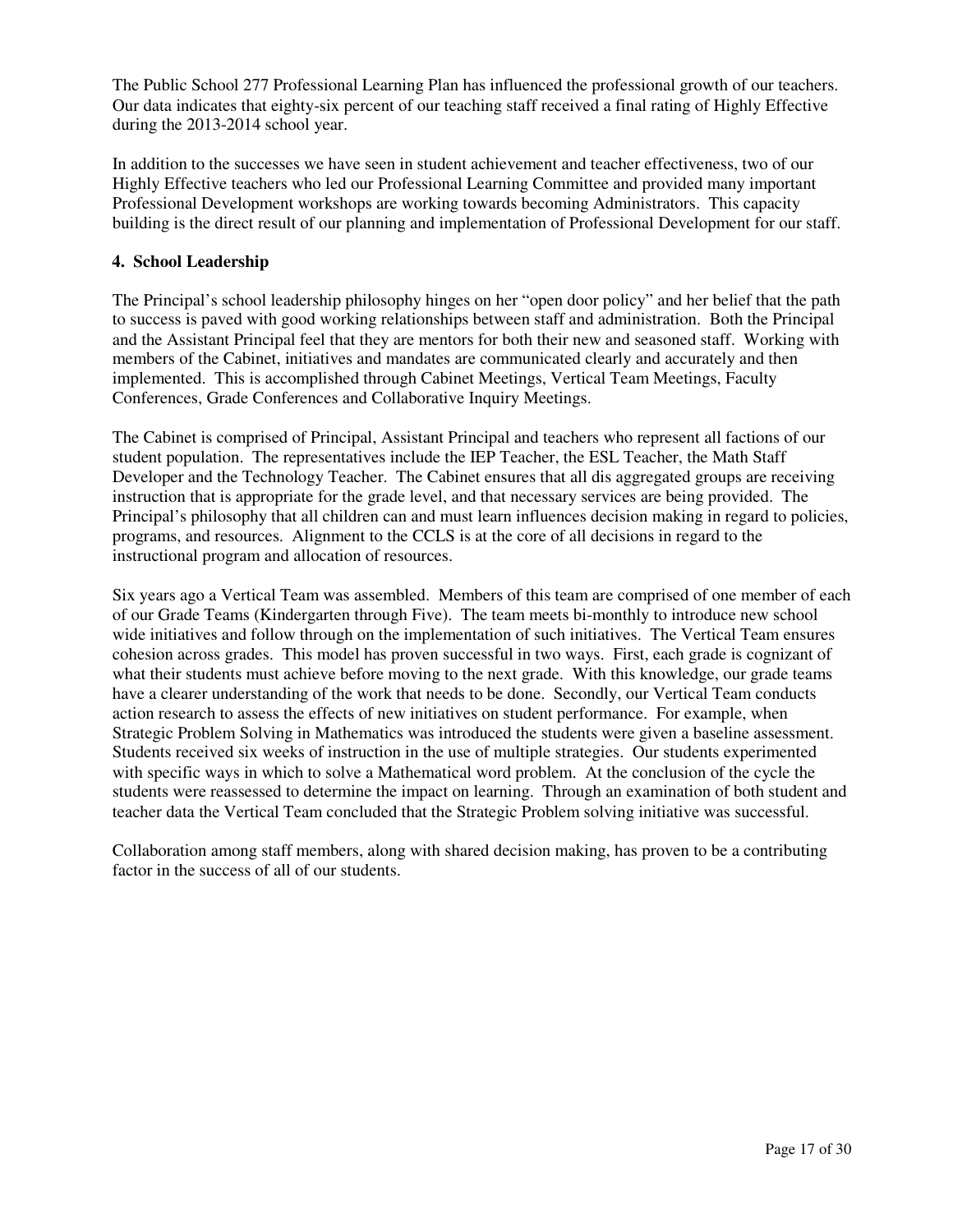| <b>Subject:</b> Math                                     | <b>Test:</b> New York State Mathematics |
|----------------------------------------------------------|-----------------------------------------|
| <b>All Students Tested/Grade: 3</b>                      | <b>Edition/Publication Year: 2014</b>   |
| <b>Publisher:</b> Contractors/ Publishers: 2006-2011 CTB |                                         |
| McGraw/Hill, 2012-2015 Pearson                           |                                         |

| School Year                                    | 2013-2014           | 2012-2013            | 2011-2012        | 2010-2011      | 2009-2010 |
|------------------------------------------------|---------------------|----------------------|------------------|----------------|-----------|
| Testing month                                  | Apr                 | Apr                  | Apr              | May            | Apr       |
| <b>SCHOOL SCORES*</b>                          |                     |                      |                  |                |           |
| NYS Level 3 and above                          | 53                  | 42                   | 90               | 77             | 75        |
| NYS Level 4                                    | 22                  | 12                   | 19               | 19             | 39        |
| Number of students tested                      | 77                  | 66                   | 72               | 75             | 71        |
| Percent of total students tested               | 100                 | 100                  | 100              | 100            | 100       |
| Number of students tested with                 |                     |                      |                  |                |           |
| alternative assessment                         |                     |                      |                  |                |           |
| % of students tested with                      | $\overline{0}$      | $\overline{0}$       | $\overline{0}$   | 1              | 1         |
| alternative assessment                         |                     |                      |                  |                |           |
| <b>SUBGROUP SCORES</b>                         |                     |                      |                  |                |           |
| 1. Free and Reduced-Price                      |                     |                      |                  |                |           |
| Meals/Socio-Economic/                          |                     |                      |                  |                |           |
| <b>Disadvantaged Students</b>                  |                     |                      |                  |                |           |
| NYS Level 3 and above                          | 44                  | 32                   | 90               | 77             | 75        |
| NYS Level 4                                    | 18                  | 10                   | 19               | 19             | 39        |
| Number of students tested                      | 39                  | 31                   | 72               | 75             | 71        |
| 2. Students receiving Special                  |                     |                      |                  |                |           |
| <b>Education</b>                               |                     |                      |                  |                |           |
| NYS Level 3 and above                          | 6<br>$\overline{6}$ | 27<br>$\overline{7}$ | 60               | 78             | 38        |
| NYS Level 4                                    |                     |                      | $\boldsymbol{0}$ | $\overline{0}$ | 15        |
| Number of students tested                      | 15                  | 15                   | 10               | 10             | 13        |
| 3. English Language Learner<br><b>Students</b> |                     |                      |                  |                |           |
| NYS Level 3 and above                          |                     |                      |                  |                |           |
| NYS Level 4                                    |                     |                      |                  |                |           |
| Number of students tested                      |                     |                      |                  |                |           |
| 4. Hispanic or Latino                          |                     |                      |                  |                |           |
| <b>Students</b>                                |                     |                      |                  |                |           |
| NYS Level 3 and above                          | 29                  | 36                   | 100              | 69             | 80        |
| NYS Level 4                                    | $\boldsymbol{0}$    | $\boldsymbol{0}$     | 25               | 15             | 60        |
| Number of students tested                      | $\overline{7}$      | 11                   | 8                | 13             | 5         |
| 5. African- American                           |                     |                      |                  |                |           |
| <b>Students</b>                                |                     |                      |                  |                |           |
| NYS Level 3 and above                          |                     |                      |                  |                |           |
| NYS Level 4                                    |                     |                      |                  |                |           |
| Number of students tested                      |                     |                      |                  |                |           |
| <b>6. Asian Students</b>                       |                     |                      |                  |                |           |
| NYS Level 3 and above                          |                     |                      |                  |                |           |
| NYS Level 4                                    |                     |                      |                  |                |           |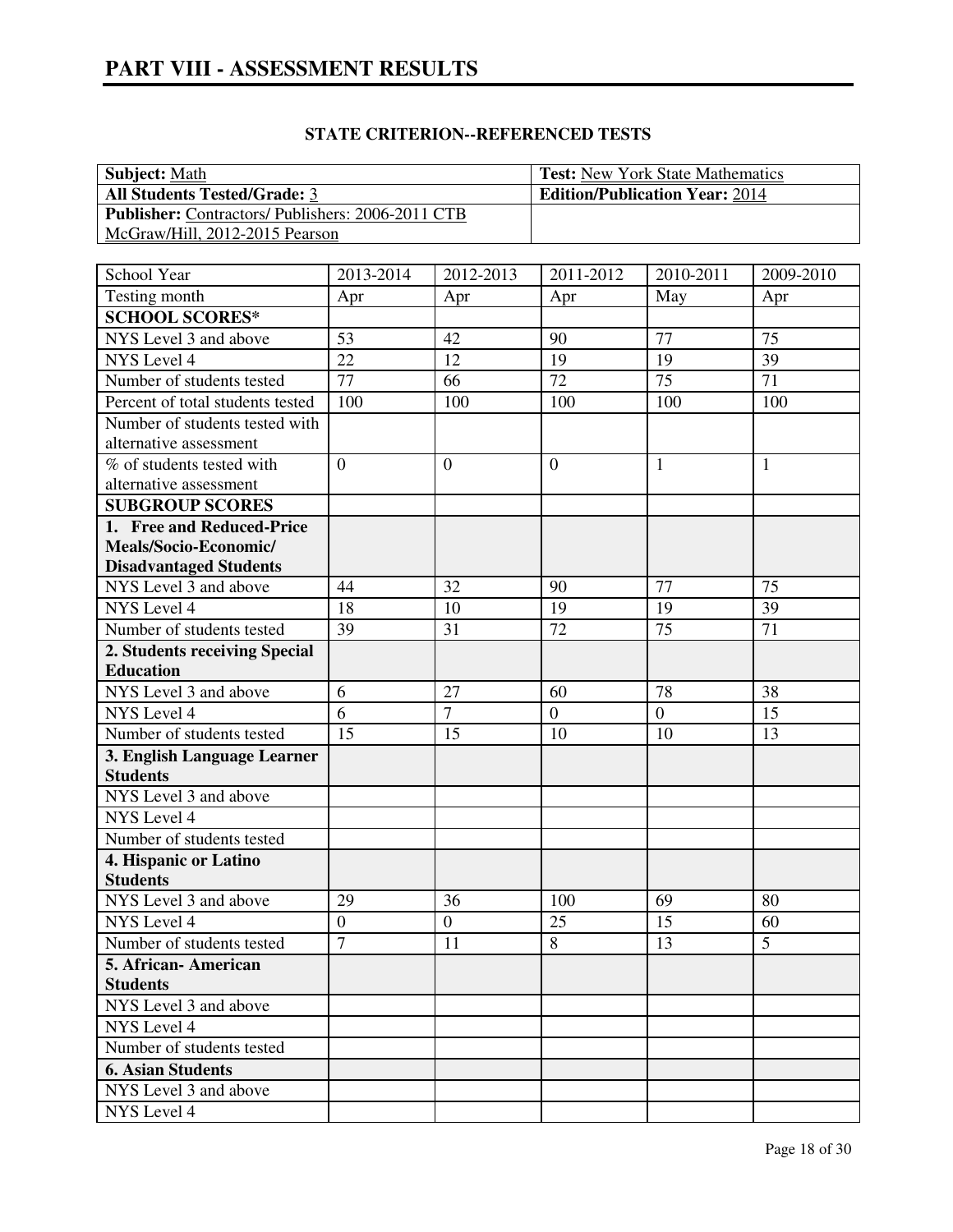| School Year                      | 2013-2014 | 2012-2013 | 2011-2012 | 2010-2011 | 2009-2010 |
|----------------------------------|-----------|-----------|-----------|-----------|-----------|
| Number of students tested        |           |           |           |           |           |
| 7. American Indian or            |           |           |           |           |           |
| <b>Alaska Native Students</b>    |           |           |           |           |           |
| NYS Level 3 and above            |           |           |           |           |           |
| NYS Level 4                      |           |           |           |           |           |
| Number of students tested        |           |           |           |           |           |
| 8. Native Hawaiian or other      |           |           |           |           |           |
| <b>Pacific Islander Students</b> |           |           |           |           |           |
| NYS Level 3 and above            |           |           |           |           |           |
| NYS Level 4                      |           |           |           |           |           |
| Number of students tested        |           |           |           |           |           |
| 9. White Students                |           |           |           |           |           |
| NYS Level 3 and above            | 55        | 42        | 88        | 80        | 77        |
| NYS Level 4                      | 22        | 15        | 18        | 20        | 39        |
| Number of students tested        | 58        | 48        | 57        | 56        | 61        |
| 10. Two or More Races            |           |           |           |           |           |
| identified Students              |           |           |           |           |           |
| NYS Level 3 and above            |           |           |           |           |           |
| NYS Level 4                      |           |           |           |           |           |
| Number of students tested        |           |           |           |           |           |
| 11. Other 1: Other 1             |           |           |           |           |           |
| NYS Level 3 and above            |           |           |           |           |           |
| NYS Level 4                      |           |           |           |           |           |
| Number of students tested        |           |           |           |           |           |
| 12. Other 2: Other 2             |           |           |           |           |           |
| NYS Level 3 and above            |           |           |           |           |           |
| NYS Level 4                      |           |           |           |           |           |
| Number of students tested        |           |           |           |           |           |
| 13. Other 3: Other 3             |           |           |           |           |           |
| NYS Level 3 and above            |           |           |           |           |           |
| NYS Level 4                      |           |           |           |           |           |
| Number of students tested        |           |           |           |           |           |

**NOTES:** The 2013 state assessments are the first for New York students to measure the Common Core Learning Standards that were adopted by the State Board of Regents in 2010. Commissioner King said that, as expected, the percentage of students deemed proficient is significantly lower than in 2011-12. This change in scores – which will effectively create a new baseline of student learning – is largely the result of the shift in the assessments to measure the Common Core Standards, which more accurately reflect students' progress toward college and career readiness. Commissioner King emphasized that the results do not reflect a decrease in performance for schools or students. The new assessments are a better, more accurate tool for educators, students, and parents as they work together to address the rigorous demands of the Common Core and college and career readiness in the 21st century. Additional information can be found in the news release materials at:

http://www.p12.nysed.gov/irs/pressRelease/20130807/home.html

The New York State Alternate Assessment (NYSAA) is a portfolio, prepared by the teacher for students who are unable to participate in standard assessments, even with testing accommodations. The portfolio consists of individual student performance data and/or student work samples which are used to evaluate the performance and progress of students. The assessment tasks are aligned to the Common Core Learning Standards in English Language Arts and Mathematics. The assessment measures content data that is grade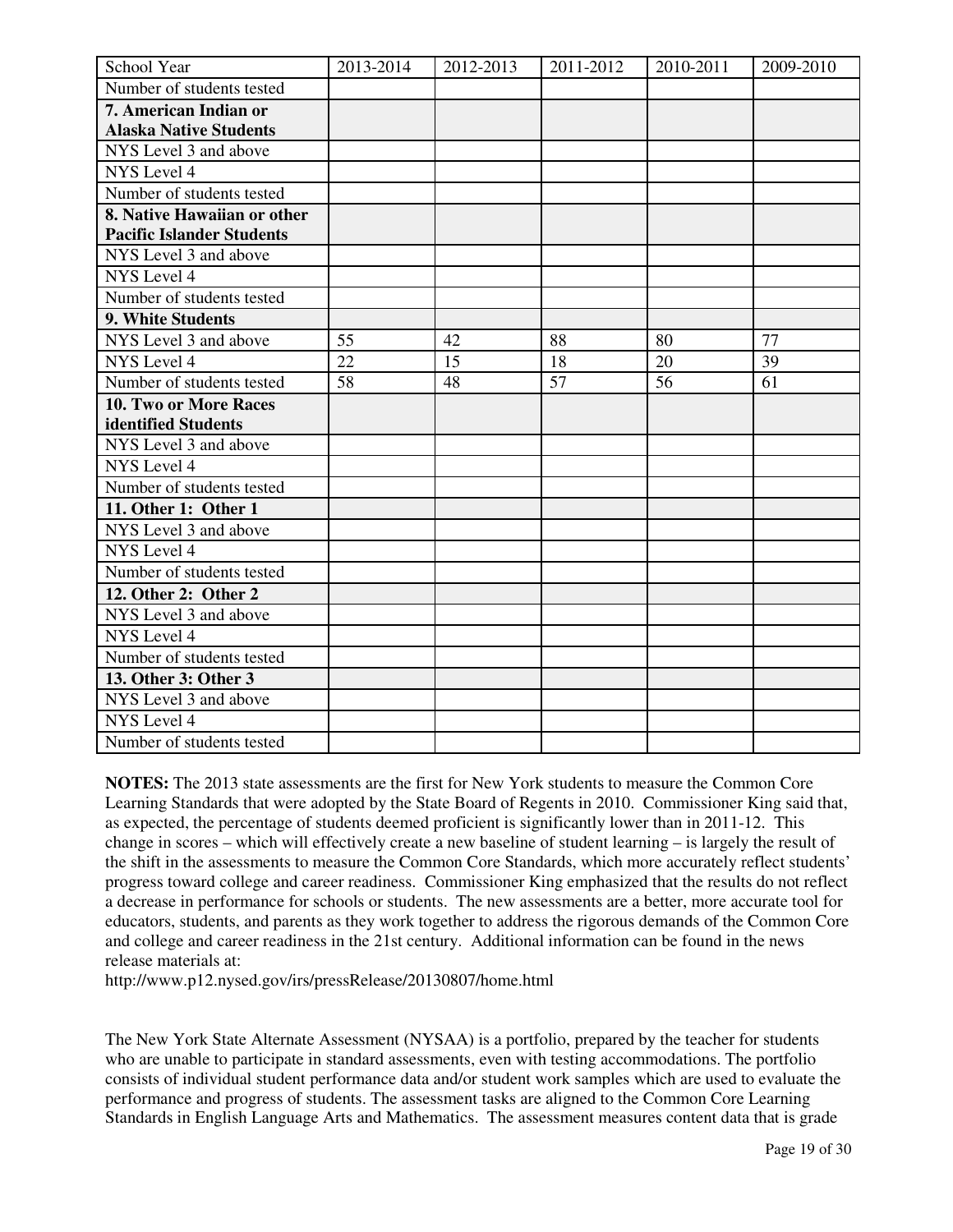specific.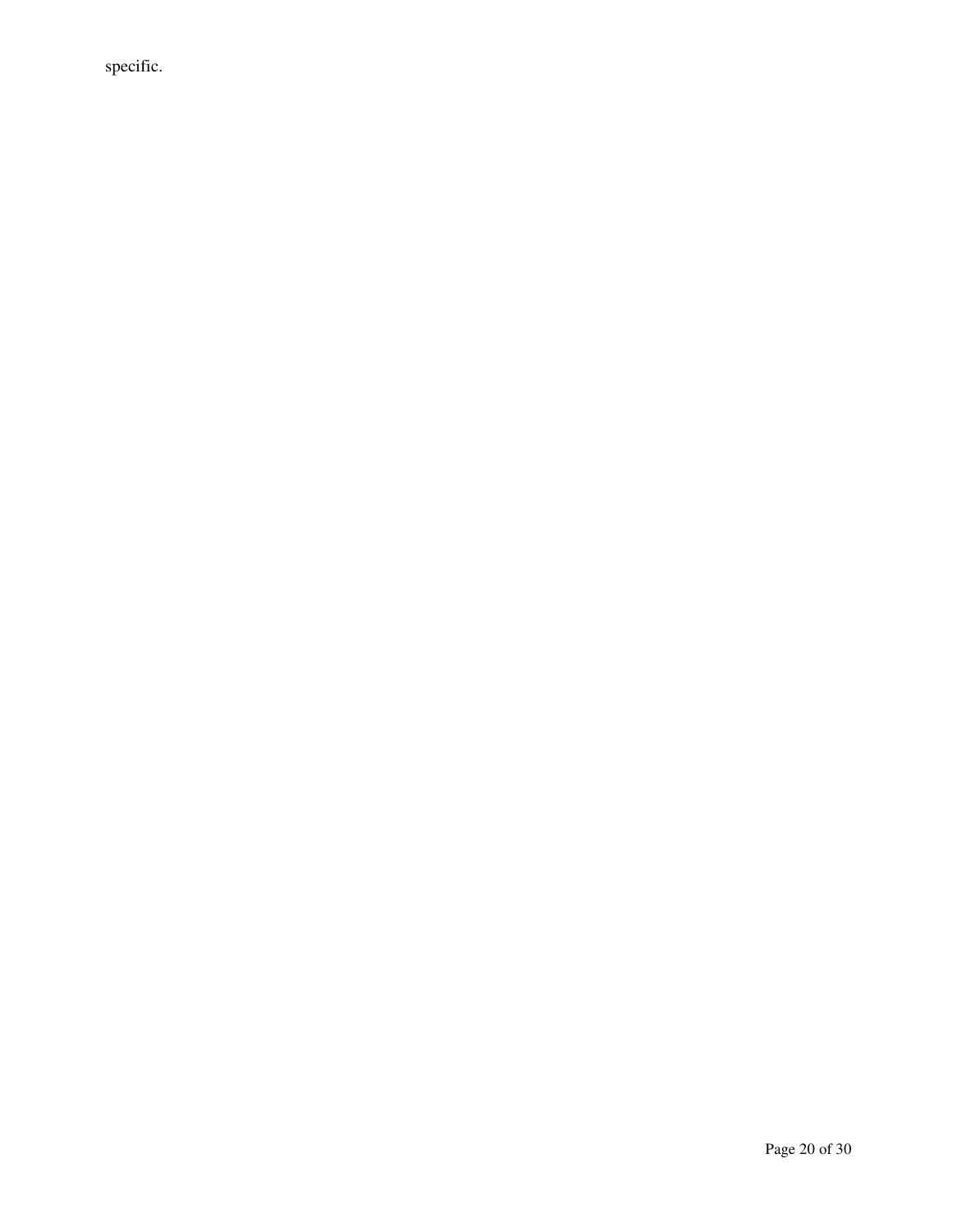| <b>Subject:</b> Math                                           | <b>Test:</b> New York State Mathematics |
|----------------------------------------------------------------|-----------------------------------------|
| <b>All Students Tested/Grade: 4</b>                            | <b>Edition/Publication Year: 2014</b>   |
| <b>Publisher:</b> Contractors/Publishers: 2006-2011 CTB/McGraw |                                         |
| Hill, 2012-2015 Pearson                                        |                                         |

| School Year                                              | 2013-2014      | 2012-2013        | 2011-2012       | 2010-2011      | 2009-2010      |
|----------------------------------------------------------|----------------|------------------|-----------------|----------------|----------------|
| Testing month                                            | Apr            | Apr              | Apr             | May            | Apr            |
| <b>SCHOOL SCORES*</b>                                    |                |                  |                 |                |                |
| NYS Level 3 and above                                    | 55             | 59               | 93              | 87             | 93             |
| NYS Level 4                                              | 33             | 20               | $\overline{57}$ | 58             | 59             |
| Number of students tested                                | 67             | 71               | 76              | 71             | 69             |
| Percent of total students tested                         | 100            | 100              | 100             | 100            | 100            |
| Number of students tested with<br>alternative assessment |                |                  |                 |                |                |
| % of students tested with<br>alternative assessment      | $\overline{0}$ | $\boldsymbol{0}$ | $\mathbf{1}$    | 1              | $\overline{0}$ |
| <b>SUBGROUP SCORES</b>                                   |                |                  |                 |                |                |
| 1. Free and Reduced-Price                                |                |                  |                 |                |                |
| Meals/Socio-Economic/                                    |                |                  |                 |                |                |
| <b>Disadvantaged Students</b>                            |                |                  |                 |                |                |
| NYS Level 3 and above                                    | 55             | 45               | 93              | 87             | 93             |
| NYS Level 4                                              | 17             | 12               | 57              | 58             | 59             |
| Number of students tested                                | 29             | 33               | 76              | 71             | 69             |
| 2. Students receiving Special                            |                |                  |                 |                |                |
| <b>Education</b>                                         |                |                  |                 |                |                |
| NYS Level 3 and above                                    | 33             | 18               | 73              | 50             | 76             |
| NYS Level 4                                              | 11             | $\boldsymbol{0}$ | 13              | 29             | 29             |
| Number of students tested                                | 18             | 11               | 15              | 14             | 17             |
| 3. English Language Learner                              |                |                  |                 |                |                |
| <b>Students</b>                                          |                |                  |                 |                |                |
| NYS Level 3 and above                                    |                |                  |                 |                |                |
| NYS Level 4                                              |                |                  |                 |                |                |
| Number of students tested                                |                |                  |                 |                |                |
| 4. Hispanic or Latino<br><b>Students</b>                 |                |                  |                 |                |                |
| NYS Level 3 and above                                    | 64             | 67               | 77              | 86             | 100            |
| NYS Level 4                                              | 27             | 22               | 23              | 43             | 75             |
| Number of students tested                                | 11             | 9                | 13              | $\overline{7}$ | 8              |
| 5. African-American                                      |                |                  |                 |                |                |
| <b>Students</b>                                          |                |                  |                 |                |                |
| NYS Level 3 and above                                    |                |                  |                 |                |                |
| NYS Level 4                                              |                |                  |                 |                |                |
| Number of students tested                                |                |                  |                 |                |                |
| <b>6. Asian Students</b>                                 |                |                  |                 |                |                |
| NYS Level 3 and above                                    |                |                  |                 |                |                |
| NYS Level 4                                              |                |                  |                 |                |                |
| Number of students tested                                |                |                  |                 |                |                |
| 7. American Indian or                                    |                |                  |                 |                |                |
| <b>Alaska Native Students</b>                            |                |                  |                 |                |                |
| NYS Level 3 and above                                    |                |                  |                 |                |                |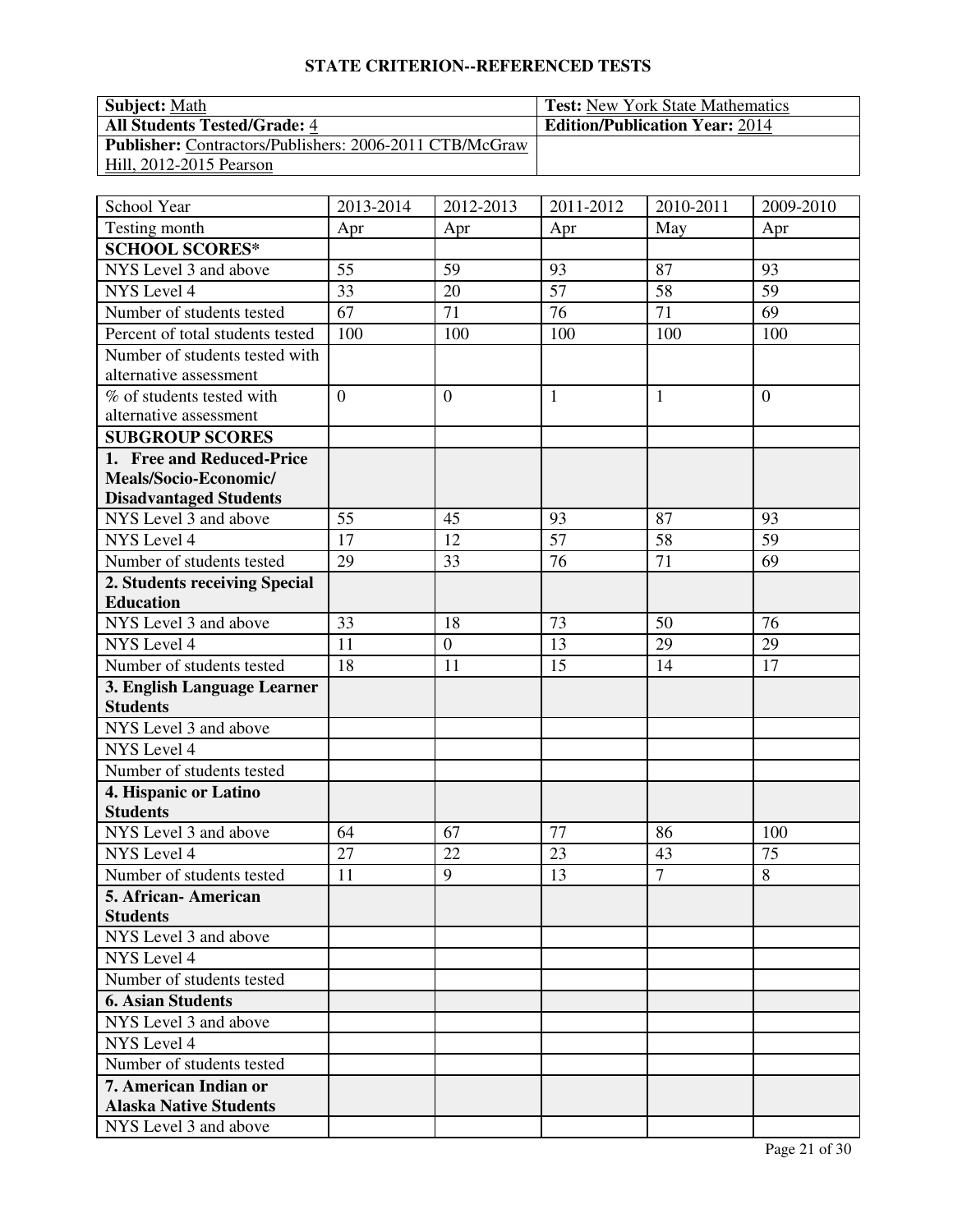| School Year                      | 2013-2014 | 2012-2013 | 2011-2012 | 2010-2011 | 2009-2010 |
|----------------------------------|-----------|-----------|-----------|-----------|-----------|
| <b>NYS</b> Level 4               |           |           |           |           |           |
| Number of students tested        |           |           |           |           |           |
| 8. Native Hawaiian or other      |           |           |           |           |           |
| <b>Pacific Islander Students</b> |           |           |           |           |           |
| NYS Level 3 and above            |           |           |           |           |           |
| NYS Level 4                      |           |           |           |           |           |
| Number of students tested        |           |           |           |           |           |
| 9. White Students                |           |           |           |           |           |
| NYS Level 3 and above            | 53        | 59        | 96        | 90        | 94        |
| <b>NYS</b> Level 4               | 33        | 18        | 65        | 60        | 55        |
| Number of students tested        | 49        | 56        | 57        | 58        | 51        |
| 10. Two or More Races            |           |           |           |           |           |
| identified Students              |           |           |           |           |           |
| NYS Level 3 and above            |           |           |           |           |           |
| NYS Level 4                      |           |           |           |           |           |
| Number of students tested        |           |           |           |           |           |
| 11. Other 1: Other 1             |           |           |           |           |           |
| NYS Level 3 and above            |           |           |           |           |           |
| NYS Level 4                      |           |           |           |           |           |
| Number of students tested        |           |           |           |           |           |
| 12. Other 2: Other 2             |           |           |           |           |           |
| NYS Level 3 and above            |           |           |           |           |           |
| NYS Level 4                      |           |           |           |           |           |
| Number of students tested        |           |           |           |           |           |
| 13. Other 3: Other 3             |           |           |           |           |           |
| NYS Level 3 and above            |           |           |           |           |           |
| <b>NYS</b> Level 4               |           |           |           |           |           |
| Number of students tested        |           |           |           |           |           |

**NOTES:** The 2013 state assessments are the first for New York students to measure the Common Core Learning Standards that were adopted by the State Board of Regents in 2010. Commissioner King said that, as expected, the percentage of students deemed proficient is significantly lower than in 2011-12. This change in scores – which will effectively create a new baseline of student learning – is largely the result of the shift in the assessments to measure the Common Core Standards, which more accurately reflect students' progress toward college and career readiness. Commissioner King emphasized that the results do not reflect a decrease in performance for schools or students. The new assessments are a better, more accurate tool for educators, students, and parents as they work together to address the rigorous demands of the Common Core and college and career readiness in the 21st century. Additional information can be found in the news release materials at:

http://www.p12.nysed.gov/irs/pressRelease/20130807/home.html

The New York State Alternate Assessment (NYSAA) is a portfolio, prepared by the teacher for students who are unable to participate in standard assessments, even with testing accommodations. The portfolio consists of individual student performance data and/or student work samples which are used to evaluate the performance and progress of students. The assessment tasks are aligned to the Common Core Learning Standards in English Language Arts and Mathematics. The assessment measures content data that is grade specific.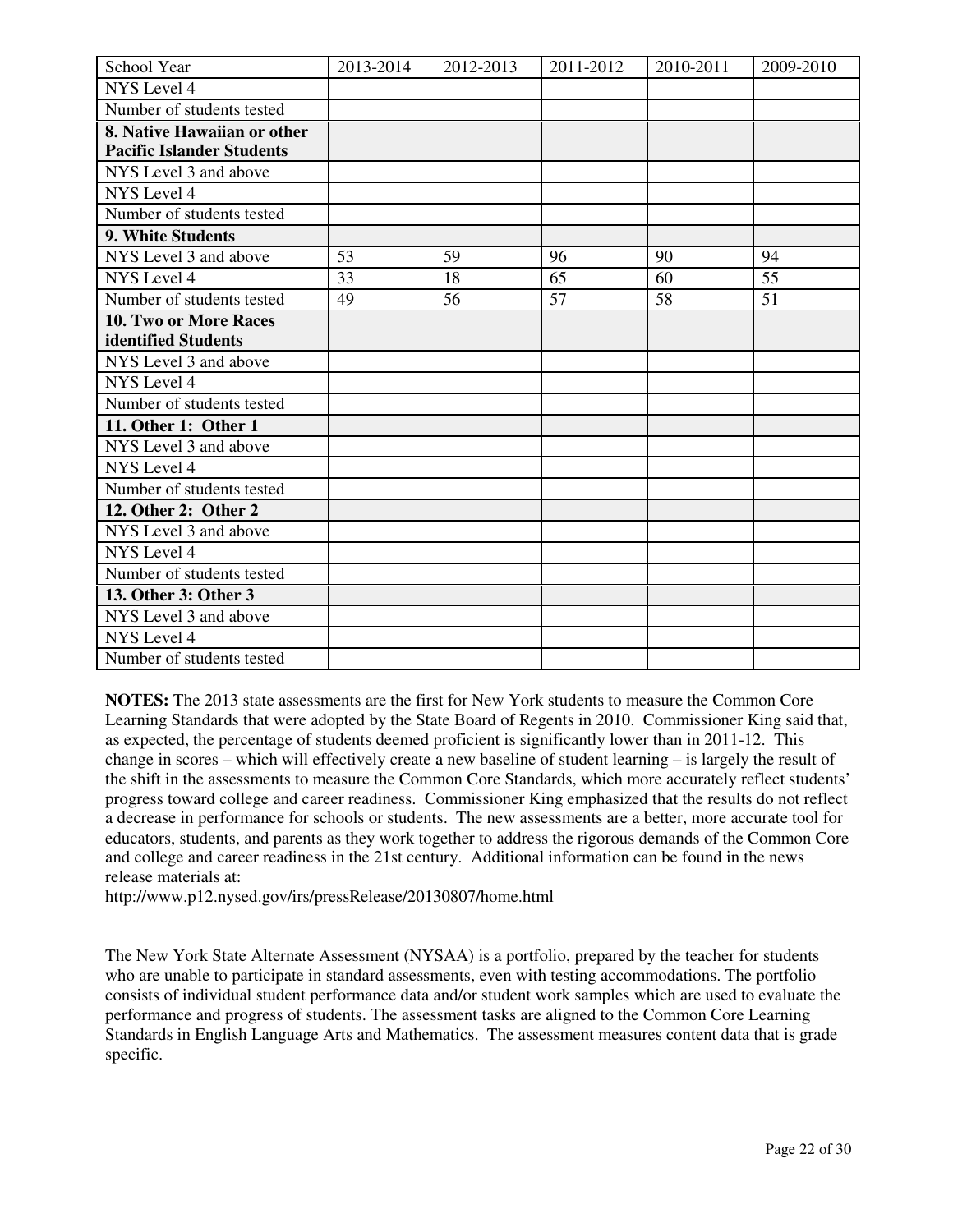| <b>Subject:</b> Math                                           | <b>Test:</b> New York State Mathematics |
|----------------------------------------------------------------|-----------------------------------------|
| <b>All Students Tested/Grade: 5</b>                            | <b>Edition/Publication Year: 2014</b>   |
| <b>Publisher:</b> Contractors/Publishers: 2006-2011 CTB/McGraw |                                         |
| Hill, 2012-2015 Pearson                                        |                                         |

| School Year                      | 2013-2014      | 2012-2013        | 2011-2012      | 2010-2011      | 2009-2010      |
|----------------------------------|----------------|------------------|----------------|----------------|----------------|
| Testing month                    | Apr            | Apr              | Apr            | May            | Apr            |
| <b>SCHOOL SCORES*</b>            |                |                  |                |                |                |
| NYS Level 3 and above            | 75             | 41               | 90             | 86             | 87             |
| NYS Level 4                      | 29             | 15               | 56             | 44             | 38             |
| Number of students tested        | 69             | 78               | 68             | 71             | 69             |
| Percent of total students tested | 100            | 100              | 100            | 100            | 100            |
| Number of students tested with   |                |                  |                |                |                |
| alternative assessment           |                |                  |                |                |                |
| % of students tested with        | $\overline{0}$ | $\boldsymbol{0}$ | $\mathbf{1}$   | $\overline{0}$ | $\overline{0}$ |
| alternative assessment           |                |                  |                |                |                |
| <b>SUBGROUP SCORES</b>           |                |                  |                |                |                |
| 1. Free and Reduced-Price        |                |                  |                |                |                |
| Meals/Socio-Economic/            |                |                  |                |                |                |
| <b>Disadvantaged Students</b>    |                |                  |                |                |                |
| NYS Level 3 and above            | 66             | 30               | 90             | 86             | 87             |
| NYS Level 4                      | 10             | 8                | 56             | 44             | 38             |
| Number of students tested        | 29             | 37               | 68             | 71             | 69             |
| 2. Students receiving Special    |                |                  |                |                |                |
| <b>Education</b>                 |                |                  |                |                |                |
| NYS Level 3 and above            | 33             | $\boldsymbol{0}$ | 54             | 53             | 50             |
| NYS Level 4                      | 8              | $\mathbf{0}$     | 15             | $\overline{7}$ | 6              |
| Number of students tested        | 12             | 12               | 13             | 15             | 10             |
| 3. English Language Learner      |                |                  |                |                |                |
| <b>Students</b>                  |                |                  |                |                |                |
| NYS Level 3 and above            |                |                  |                |                |                |
| NYS Level 4                      |                |                  |                |                |                |
| Number of students tested        |                |                  |                |                |                |
| 4. Hispanic or Latino            |                |                  |                |                |                |
| <b>Students</b>                  |                |                  |                |                |                |
| NYS Level 3 and above            | 88             | 13               | 100            | 85             | 100            |
| NYS Level 4                      | 38             | $\overline{7}$   | 40             | 46             | 40             |
| Number of students tested        | 8              | 15               | $\overline{5}$ | 13             | $\overline{5}$ |
| 5. African - American            |                |                  |                |                |                |
| <b>Students</b>                  |                |                  |                |                |                |
| NYS Level 3 and above            |                |                  |                |                |                |
| <b>NYS</b> Level 4               |                |                  |                |                |                |
| Number of students tested        |                |                  |                |                |                |
| <b>6. Asian Students</b>         |                |                  |                |                |                |
| NYS Level 3 and above            |                |                  |                |                |                |
| NYS Level 4                      |                |                  |                |                |                |
| Number of students tested        |                |                  |                |                |                |
| 7. American Indian or            |                |                  |                |                |                |
| <b>Alaska Native Students</b>    |                |                  |                |                |                |
| NYS Level 3 and above            |                |                  |                |                |                |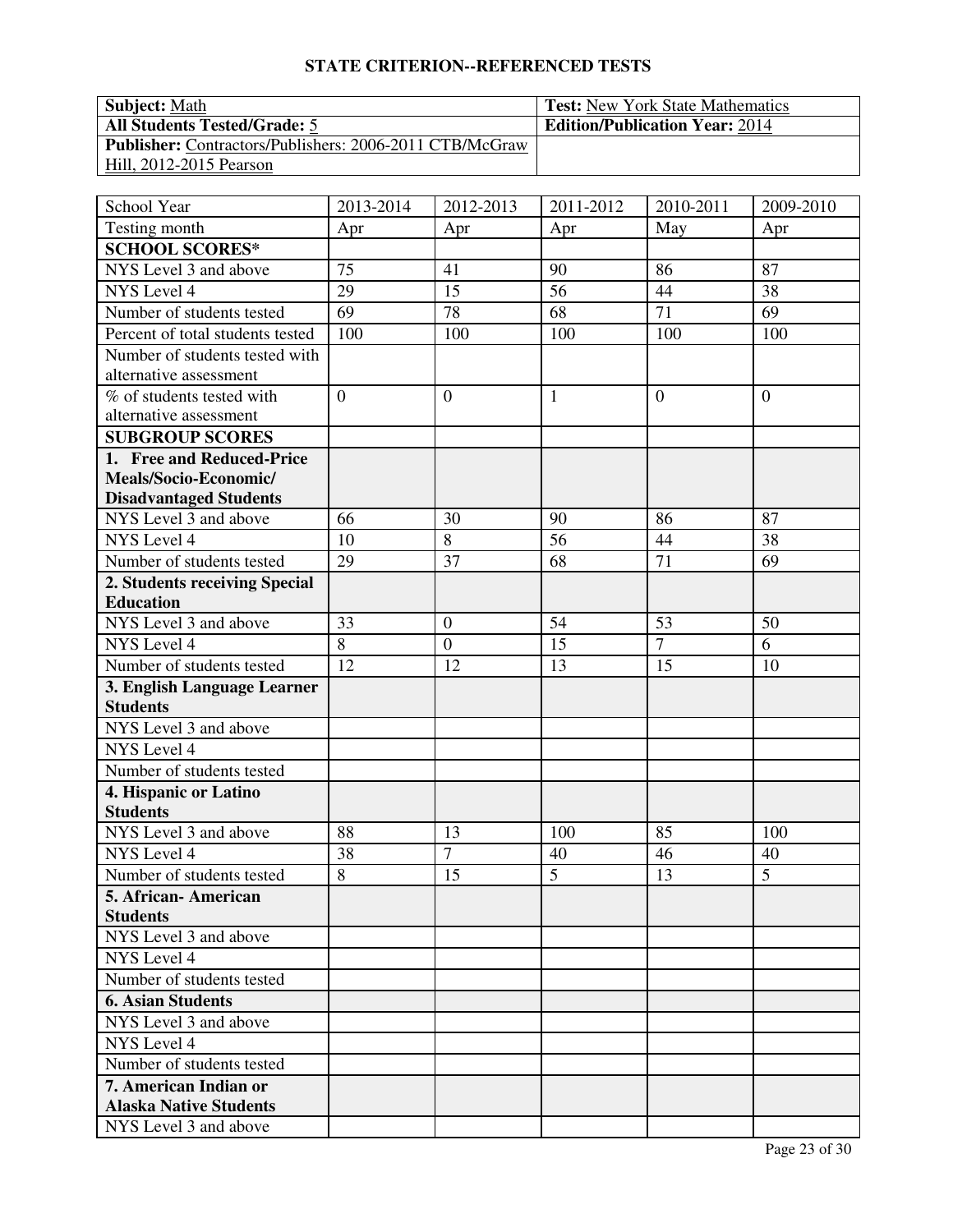| School Year                      | 2013-2014 | 2012-2013 | 2011-2012 | 2010-2011 | 2009-2010 |
|----------------------------------|-----------|-----------|-----------|-----------|-----------|
| NYS Level 4                      |           |           |           |           |           |
| Number of students tested        |           |           |           |           |           |
| 8. Native Hawaiian or other      |           |           |           |           |           |
| <b>Pacific Islander Students</b> |           |           |           |           |           |
| NYS Level 3 and above            |           |           |           |           |           |
| NYS Level 4                      |           |           |           |           |           |
| Number of students tested        |           |           |           |           |           |
| 9. White Students                |           |           |           |           |           |
| NYS Level 3 and above            | 76        | 49        | 91        | 88        | 91        |
| NYS Level 4                      | 28        | 18        | 60        | 40        | 38        |
| Number of students tested        | 54        | 57        | 57        | 50        | 55        |
| 10. Two or More Races            |           |           |           |           |           |
| identified Students              |           |           |           |           |           |
| NYS Level 3 and above            |           |           |           |           |           |
| NYS Level 4                      |           |           |           |           |           |
| Number of students tested        |           |           |           |           |           |
| 11. Other 1: Other 1             |           |           |           |           |           |
| NYS Level 3 and above            |           |           |           |           |           |
| <b>NYS</b> Level 4               |           |           |           |           |           |
| Number of students tested        |           |           |           |           |           |
| 12. Other 2: Other 2             |           |           |           |           |           |
| NYS Level 3 and above            |           |           |           |           |           |
| NYS Level 4                      |           |           |           |           |           |
| Number of students tested        |           |           |           |           |           |
| 13. Other 3: Other 3             |           |           |           |           |           |
| NYS Level 3 and above            |           |           |           |           |           |
| <b>NYS</b> Level 4               |           |           |           |           |           |
| Number of students tested        |           |           |           |           |           |

**NOTES:** The 2013 state assessments are the first for New York students to measure the Common Core Learning Standards that were adopted by the State Board of Regents in 2010. Commissioner King said that, as expected, the percentage of students deemed proficient is significantly lower than in 2011-12. This change in scores – which will effectively create a new baseline of student learning – is largely the result of the shift in the assessments to measure the Common Core Standards, which more accurately reflect students' progress toward college and career readiness. Commissioner King emphasized that the results do not reflect a decrease in performance for schools or students. The new assessments are a better, more accurate tool for educators, students, and parents as they work together to address the rigorous demands of the Common Core and college and career readiness in the 21st century. Additional information can be found in the news release materials at:

http://www.p12.nysed.gov/irs/pressRelease/20130807/home.html

The New York State Alternate Assessment (NYSAA) is a portfolio, prepared by the teacher for students who are unable to participate in standard assessments, even with testing accommodations. The portfolio consists of individual student performance data and/or student work samples which are used to evaluate the performance and progress of students. The assessment tasks are aligned to the Common Core Learning Standards in English Language Arts and Mathematics. The assessment measures content data that is grade specific.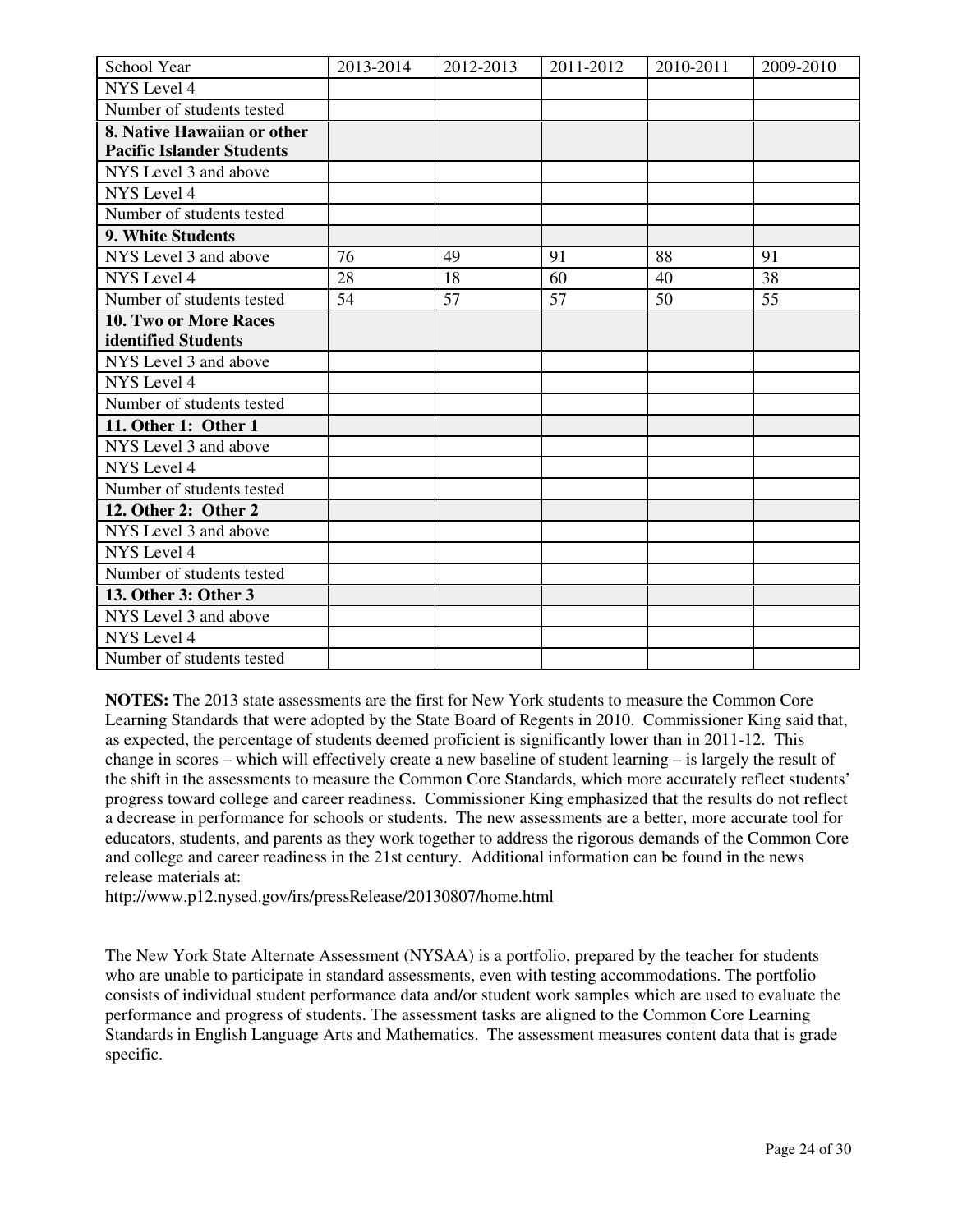| <b>Subject:</b> Reading/ELA                         | <b>Test:</b> New York State English Language |
|-----------------------------------------------------|----------------------------------------------|
|                                                     | Arts                                         |
| <b>All Students Tested/Grade: 3</b>                 | <b>Edition/Publication Year: 2014</b>        |
| <b>Publisher:</b> Contractors/Publishers: 2006-2011 |                                              |
| CTB/McGraw-Hill, 2012-2015 Pearson                  |                                              |

| School Year                                            | 2013-2014      | 2012-2013        | 2011-2012      | 2010-2011      | 2009-2010    |
|--------------------------------------------------------|----------------|------------------|----------------|----------------|--------------|
| Testing month                                          | Apr            | Apr              | Apr            | May            | Apr          |
| <b>SCHOOL SCORES*</b>                                  |                |                  |                |                |              |
| NYS Level 3 and above                                  | 53             | 47               | 82             | 77             | 72           |
| NYS Level 4                                            | 9              | 8                | 24             | $\overline{8}$ | 28           |
| Number of students tested                              | 77             | 68               | 72             | 75             | 71           |
| Percent of total students tested                       | 100            | 100              | 100            | 100            | 100          |
| Number of students tested with                         |                |                  |                |                |              |
| alternative assessment                                 |                |                  |                |                |              |
| % of students tested with                              | $\overline{0}$ | $\overline{0}$   | $\overline{0}$ | 1              | $\mathbf{1}$ |
| alternative assessment                                 |                |                  |                |                |              |
| <b>SUBGROUP SCORES</b>                                 |                |                  |                |                |              |
| 1. Free and Reduced-Price                              |                |                  |                |                |              |
| Meals/Socio-Economic/                                  |                |                  |                |                |              |
| <b>Disadvantaged Students</b>                          |                |                  |                |                |              |
| NYS Level 3 and above                                  | 49             | 42               | 82             | 77             | 72           |
| NYS Level 4                                            | 8              | 6                | 24             | 8              | 28           |
| Number of students tested                              | 39             | 31               | 72             | 75             | 71           |
| 2. Students receiving Special                          |                |                  |                |                |              |
| <b>Education</b>                                       |                |                  |                |                |              |
| NYS Level 3 and above                                  | 13             | 40               | 30             | 80             | 31           |
| NYS Level 4                                            | $\overline{0}$ | $\boldsymbol{0}$ | $\overline{0}$ | $\mathbf{0}$   | 8            |
| Number of students tested                              | 16             | 15               | 10             | 10             | 13           |
| 3. English Language Learner                            |                |                  |                |                |              |
| <b>Students</b>                                        |                |                  |                |                |              |
| NYS Level 3 and above                                  |                |                  |                |                |              |
| NYS Level 4                                            |                |                  |                |                |              |
| Number of students tested                              |                |                  |                |                |              |
| 4. Hispanic or Latino                                  |                |                  |                |                |              |
| <b>Students</b>                                        |                |                  |                |                |              |
| NYS Level 3 and above                                  | 29             | 27               | 88             | 54             | 60           |
| NYS Level 4                                            | $\overline{0}$ | $\overline{0}$   | 25             | $\overline{8}$ | 40           |
| Number of students tested                              | $\overline{7}$ | 11               | 8              | 13             | 5            |
| 5. African-American                                    |                |                  |                |                |              |
| <b>Students</b><br>NYS Level 3 and above               |                |                  |                |                |              |
| NYS Level 4                                            |                |                  |                |                |              |
|                                                        |                |                  |                |                |              |
| Number of students tested<br><b>6. Asian Students</b>  |                |                  |                |                |              |
|                                                        |                |                  |                |                |              |
| NYS Level 3 and above<br>NYS Level 4                   |                |                  |                |                |              |
| Number of students tested                              |                |                  |                |                |              |
|                                                        |                |                  |                |                |              |
| 7. American Indian or<br><b>Alaska Native Students</b> |                |                  |                |                |              |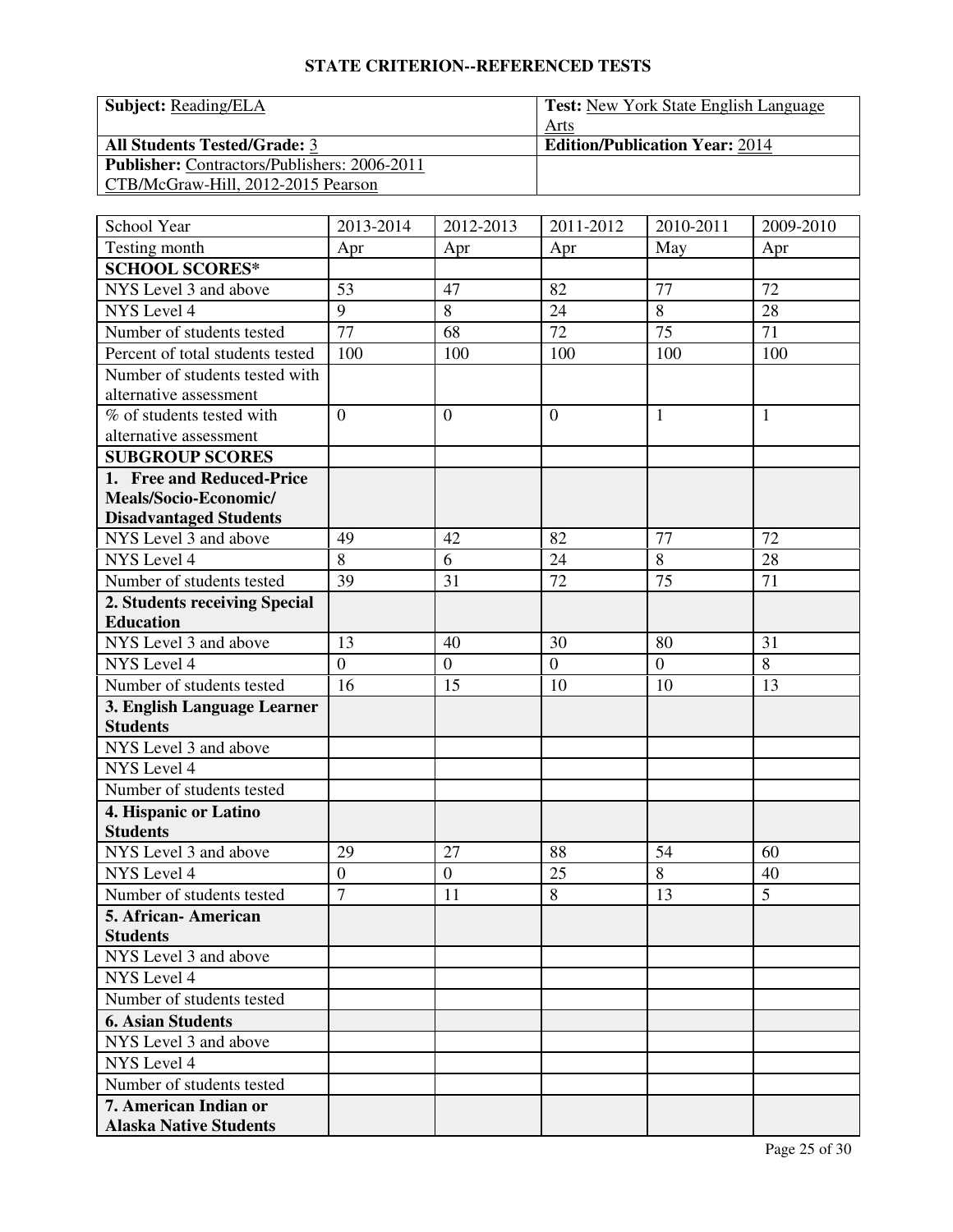| School Year                      | 2013-2014      | 2012-2013 | 2011-2012 | 2010-2011 | 2009-2010 |
|----------------------------------|----------------|-----------|-----------|-----------|-----------|
| NYS Level 3 and above            |                |           |           |           |           |
| NYS Level 4                      |                |           |           |           |           |
| Number of students tested        |                |           |           |           |           |
| 8. Native Hawaiian or other      |                |           |           |           |           |
| <b>Pacific Islander Students</b> |                |           |           |           |           |
| NYS Level 3 and above            |                |           |           |           |           |
| NYS Level 4                      |                |           |           |           |           |
| Number of students tested        |                |           |           |           |           |
| 9. White Students                |                |           |           |           |           |
| NYS Level 3 and above            | 55             | 52        | 79        | 86        | 74        |
| NYS Level 4                      | $\overline{7}$ | 8         | 23        | 9         | 28        |
| Number of students tested        | 58             | 48        | 57        | 56        | 6         |
| <b>10. Two or More Races</b>     |                |           |           |           |           |
| identified Students              |                |           |           |           |           |
| NYS Level 3 and above            |                |           |           |           |           |
| NYS Level 4                      |                |           |           |           |           |
| Number of students tested        |                |           |           |           |           |
| 11. Other 1: Other 1             |                |           |           |           |           |
| NYS Level 3 and above            |                |           |           |           |           |
| NYS Level 4                      |                |           |           |           |           |
| Number of students tested        |                |           |           |           |           |
| 12. Other 2: Other 2             |                |           |           |           |           |
| NYS Level 3 and above            |                |           |           |           |           |
| NYS Level 4                      |                |           |           |           |           |
| Number of students tested        |                |           |           |           |           |
| 13. Other 3: Other 3             |                |           |           |           |           |
| NYS Level 3 and above            |                |           |           |           |           |
| NYS Level 4                      |                |           |           |           |           |
| Number of students tested        |                |           |           |           |           |

**NOTES:** The 2013 state assessments are the first for New York students to measure the Common Core Learning Standards that were adopted by the State Board of Regents in 2010. Commissioner King said that, as expected, the percentage of students deemed proficient is significantly lower than in 2011-12. This change in scores – which will effectively create a new baseline of student learning – is largely the result of the shift in the assessments to measure the Common Core Standards, which more accurately reflect students' progress toward college and career readiness. Commissioner King emphasized that the results do not reflect a decrease in performance for schools or students. The new assessments are a better, more accurate tool for educators, students, and parents as they work together to address the rigorous demands of the Common Core and college and career readiness in the 21st century. Additional information can be found in the news release materials at:

http://www.p12.nysed.gov/irs/pressRelease/20130807/home.html

The New York State Alternate Assessment (NYSAA) is a portfolio, prepared by the teacher for students who are unable to participate in standard assessments, even with testing accommodations. The portfolio consists of individual student performance data and/or student work samples which are used to evaluate the performance and progress of students. The assessment tasks are aligned to the Common Core Learning Standards in English Language Arts and Mathematics. The assessment measures content data that is grade specific.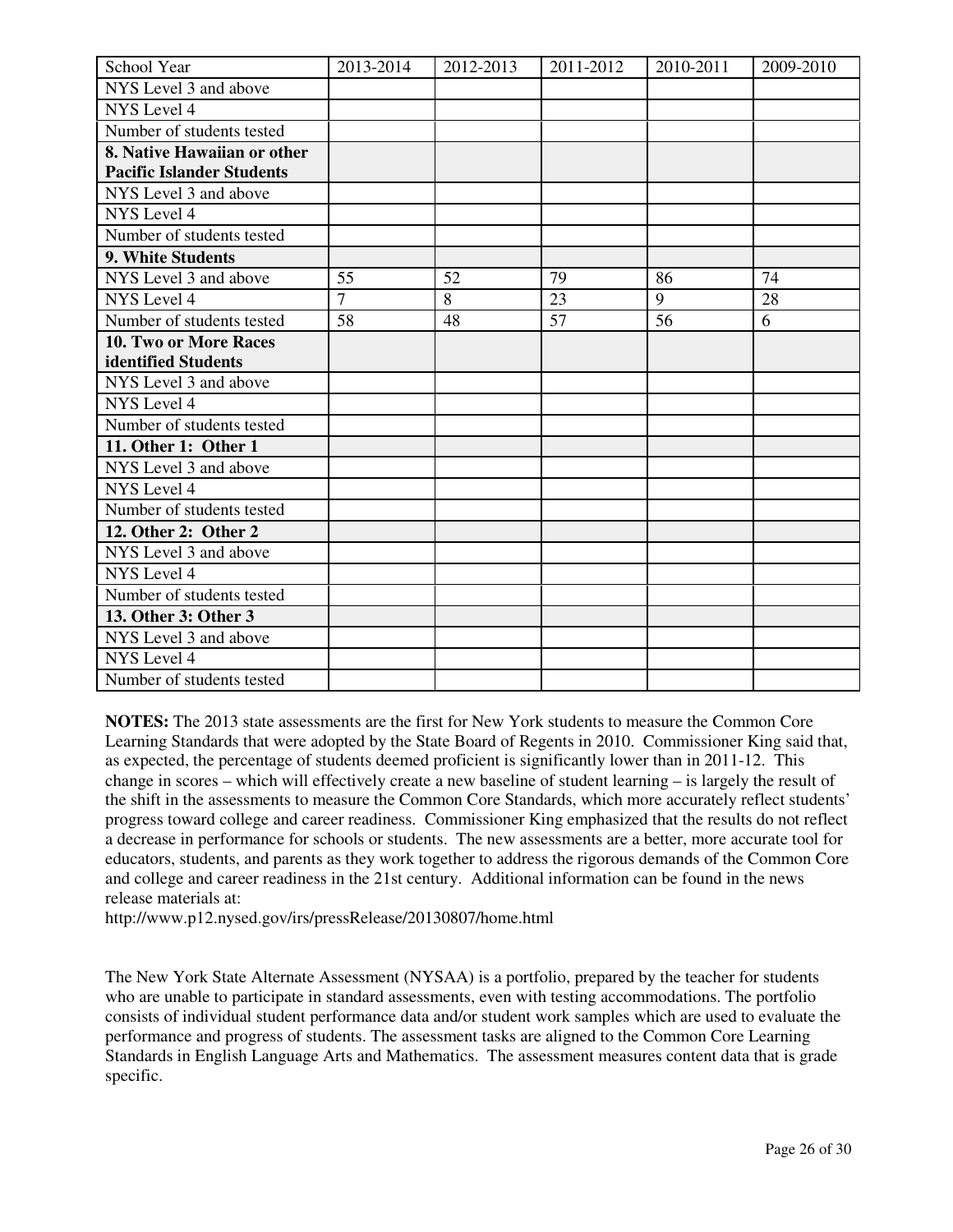| <b>Subject:</b> Reading/ELA |
|-----------------------------|
|                             |

Test: New York State English Language Arts **All Students Tested/Grade:** 4 **Edition/Publication Year:** 2014 **Publisher:** Contractors/Publishers: 2006-2011 CTB/McGraw Hill, 2012-2015 Pearson

| School Year                      | 2013-2014      | 2012-2013      | 2011-2012        | 2010-2011        | 2009-2010      |
|----------------------------------|----------------|----------------|------------------|------------------|----------------|
| Testing month                    | Apr            | Apr            | Apr              | May              | Apr            |
| <b>SCHOOL SCORES*</b>            |                |                |                  |                  |                |
| NYS Level 3 and above            | 49             | 54             | 83               | 80               | 74             |
| NYS Level 4                      | 21             | 17             | 12               | $\overline{4}$   | $\overline{6}$ |
| Number of students tested        | 68             | 71             | 76               | 71               | 69             |
| Percent of total students tested | 100            | 100            | 100              | 100              | 100            |
| Number of students tested with   |                |                |                  |                  |                |
| alternative assessment           |                |                |                  |                  |                |
| % of students tested with        | $\overline{0}$ | $\overline{0}$ | $\mathbf{1}$     | $\mathbf{1}$     | $\overline{0}$ |
| alternative assessment           |                |                |                  |                  |                |
| <b>SUBGROUP SCORES</b>           |                |                |                  |                  |                |
| 1. Free and Reduced-Price        |                |                |                  |                  |                |
| Meals/Socio-Economic/            |                |                |                  |                  |                |
| <b>Disadvantaged Students</b>    |                |                |                  |                  |                |
| NYS Level 3 and above            | 40             | 36             | 83               | 80               | 74             |
| NYS Level 4                      | 10             | 12             | 12               | 40               | 6              |
| Number of students tested        | 30             | 33             | 76               | 71               | 69             |
| 2. Students receiving Special    |                |                |                  |                  |                |
| <b>Education</b>                 |                |                |                  |                  |                |
| NYS Level 3 and above            | 16             | 9              | 47               | 43               | 41             |
| NYS Level 4                      | $\overline{0}$ | $\overline{0}$ | $\overline{0}$   | $\overline{0}$   | $\overline{0}$ |
| Number of students tested        | 19             | 11             | 15               | 14               | 14             |
| 3. English Language Learner      |                |                |                  |                  |                |
| <b>Students</b>                  |                |                |                  |                  |                |
| NYS Level 3 and above            |                |                |                  |                  |                |
| NYS Level 4                      |                |                |                  |                  |                |
| Number of students tested        |                |                |                  |                  |                |
| 4. Hispanic or Latino            |                |                |                  |                  |                |
| <b>Students</b>                  |                |                |                  |                  |                |
| NYS Level 3 and above            | 45             | 56             | 85               | 86               | 88             |
| NYS Level 4                      | 18             | 11             | $\boldsymbol{0}$ | $\boldsymbol{0}$ | 25             |
| Number of students tested        | 11             | 9              | 13               | $\overline{7}$   | $\overline{7}$ |
| 5. African- American             |                |                |                  |                  |                |
| <b>Students</b>                  |                |                |                  |                  |                |
| NYS Level 3 and above            |                |                |                  |                  |                |
| NYS Level 4                      |                |                |                  |                  |                |
| Number of students tested        |                |                |                  |                  |                |
| <b>6. Asian Students</b>         |                |                |                  |                  |                |
| NYS Level 3 and above            |                |                |                  |                  |                |
| NYS Level 4                      |                |                |                  |                  |                |
| Number of students tested        |                |                |                  |                  |                |
| 7. American Indian or            |                |                |                  |                  |                |
| <b>Alaska Native Students</b>    |                |                |                  |                  |                |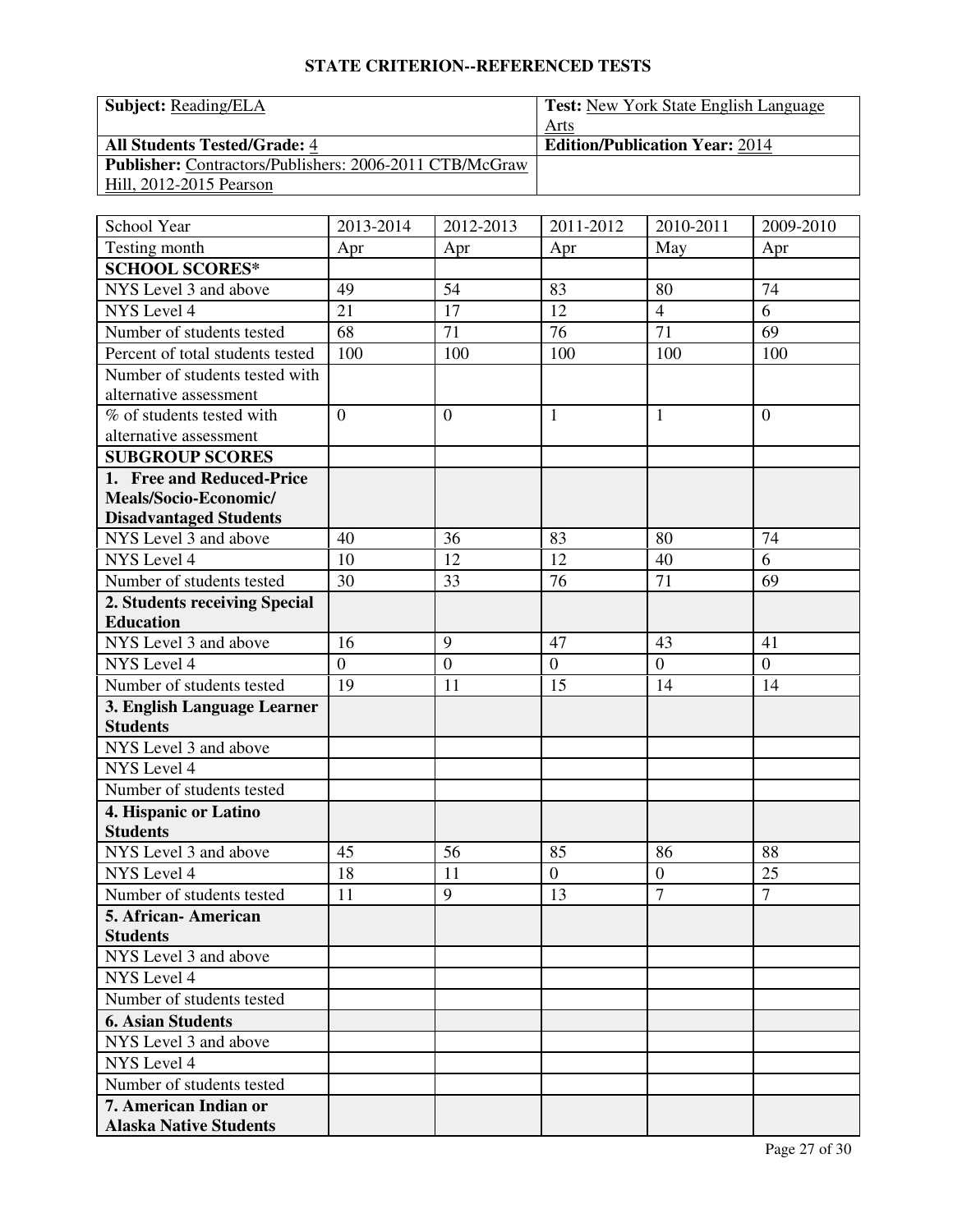| School Year                      | 2013-2014 | 2012-2013 | 2011-2012 | 2010-2011 | 2009-2010 |
|----------------------------------|-----------|-----------|-----------|-----------|-----------|
| NYS Level 3 and above            |           |           |           |           |           |
| NYS Level 4                      |           |           |           |           |           |
| Number of students tested        |           |           |           |           |           |
| 8. Native Hawaiian or other      |           |           |           |           |           |
| <b>Pacific Islander Students</b> |           |           |           |           |           |
| NYS Level 3 and above            |           |           |           |           |           |
| NYS Level 4                      |           |           |           |           |           |
| Number of students tested        |           |           |           |           |           |
| 9. White Students                |           |           |           |           |           |
| NYS Level 3 and above            |           |           |           |           |           |
| NYS Level 4                      |           |           |           |           |           |
| Number of students tested        |           |           |           |           |           |
| 10. Two or More Races            |           |           |           |           |           |
| identified Students              |           |           |           |           |           |
| NYS Level 3 and above            |           |           |           |           |           |
| <b>NYS</b> Level 4               |           |           |           |           |           |
| Number of students tested        |           |           |           |           |           |
| 11. Other 1: Other 1             |           |           |           |           |           |
| NYS Level 3 and above            |           |           |           |           |           |
| NYS Level 4                      |           |           |           |           |           |
| Number of students tested        |           |           |           |           |           |
| 12. Other 2: Other 2             |           |           |           |           |           |
| NYS Level 3 and above            |           |           |           |           |           |
| NYS Level 4                      |           |           |           |           |           |
| Number of students tested        |           |           |           |           |           |
| 13. Other 3: Other 3             |           |           |           |           |           |
| NYS Level 3 and above            |           |           |           |           |           |
| NYS Level 4                      |           |           |           |           |           |
| Number of students tested        |           |           |           |           |           |

**NOTES:** The 2013 state assessments are the first for New York students to measure the Common Core Learning Standards that were adopted by the State Board of Regents in 2010. Commissioner King said that, as expected, the percentage of students deemed proficient is significantly lower than in 2011-12. This change in scores – which will effectively create a new baseline of student learning – is largely the result of the shift in the assessments to measure the Common Core Standards, which more accurately reflect students' progress toward college and career readiness. Commissioner King emphasized that the results do not reflect a decrease in performance for schools or students. The new assessments are a better, more accurate tool for educators, students, and parents as they work together to address the rigorous demands of the Common Core and college and career readiness in the 21st century. Additional information can be found in the news release materials at:

http://www.p12.nysed.gov/irs/pressRelease/20130807/home.html

The New York State Alternate Assessment (NYSAA) is a portfolio, prepared by the teacher for students who are unable to participate in standard assessments, even with testing accommodations. The portfolio consists of individual student performance data and/or student work samples which are used to evaluate the performance and progress of students. The assessment tasks are aligned to the Common Core Learning Standards in English Language Arts and Mathematics. The assessment measures content data that is grade specific.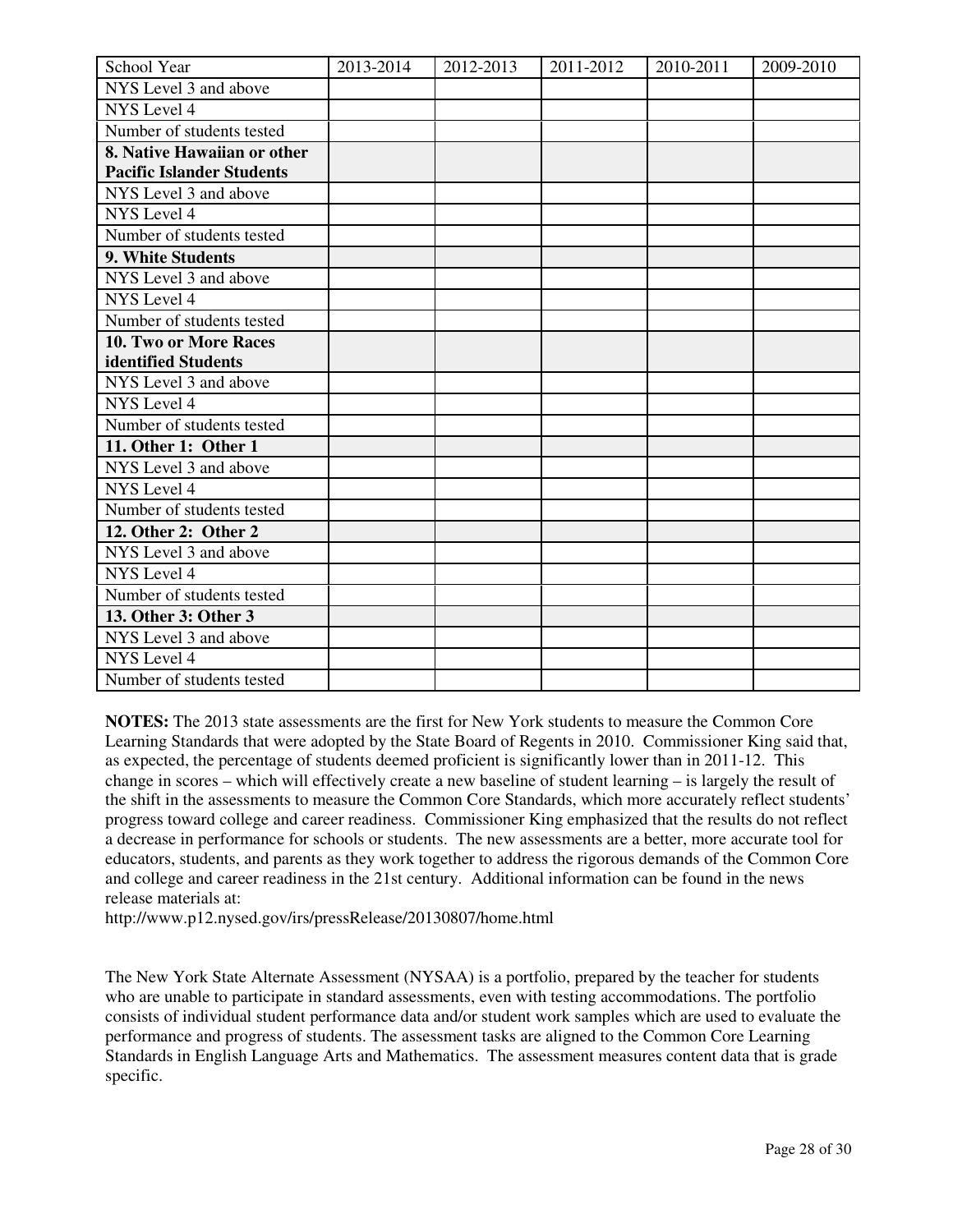| <b>Subject: Reading/ELA</b> |
|-----------------------------|
|                             |

Test: New York State English Language Arts **All Students Tested/Grade: 5 <b>Edition/Publication Year:** 2014 **Publisher:** Contractors/Publishers: 2006-2011 CTB/McGraw Hill, 2012-2015 Pearson

| School Year                          | 2013-2014      | 2012-2013            | 2011-2012      | 2010-2011      | 2009-2010             |
|--------------------------------------|----------------|----------------------|----------------|----------------|-----------------------|
| Testing month                        | Apr            | Apr                  | Apr            | May            | Apr                   |
| <b>SCHOOL SCORES*</b>                |                |                      |                |                |                       |
| NYS Level 3 and above                | 54             | 58                   | 79             | 68             | 81                    |
| NYS Level 4                          | 22             | 22                   | 12             | 10             | 28                    |
| Number of students tested            | 69             | 78                   | 68             | 71             | 69                    |
| Percent of total students tested     | 100            | 100                  | 100            | 100            | 100                   |
| Number of students tested with       |                |                      |                |                |                       |
| alternative assessment               |                |                      |                |                |                       |
| % of students tested with            | $\overline{0}$ | $\theta$             | $\mathbf{1}$   | $\overline{0}$ | $\overline{0}$        |
| alternative assessment               |                |                      |                |                |                       |
| <b>SUBGROUP SCORES</b>               |                |                      |                |                |                       |
| 1. Free and Reduced-Price            |                |                      |                |                |                       |
| Meals/Socio-Economic/                |                |                      |                |                |                       |
| <b>Disadvantaged Students</b>        |                |                      |                |                |                       |
| NYS Level 3 and above                | 38             | 49                   | 79             | 68             | 81                    |
| NYS Level 4                          | 17             | 11                   | 12             | 10             | 28                    |
| Number of students tested            | 29             | 37                   | 68             | 71             | 69                    |
| 2. Students receiving Special        |                |                      |                |                |                       |
| <b>Education</b>                     |                |                      |                |                |                       |
| NYS Level 3 and above                | 25             | 33                   | 38             | 40             | 70                    |
| NYS Level 4                          | $\overline{0}$ | $\overline{0}$       | 8              | $\overline{7}$ | 10                    |
| Number of students tested            | 12             | 12                   | 13             | 15             | 10                    |
| 3. English Language Learner          |                |                      |                |                |                       |
| <b>Students</b>                      |                |                      |                |                |                       |
| NYS Level 3 and above                |                |                      |                |                |                       |
| NYS Level 4                          |                |                      |                |                |                       |
| Number of students tested            |                |                      |                |                |                       |
| 4. Hispanic or Latino                |                |                      |                |                |                       |
| <b>Students</b>                      |                |                      |                |                |                       |
| NYS Level 3 and above<br>NYS Level 4 | 75<br>25       | 27<br>$\overline{7}$ | 100<br>20      | 69<br>8        | 100                   |
| Number of students tested            | 8              | 15                   | $\overline{5}$ | 13             | $\boldsymbol{0}$<br>5 |
| 5. African- American                 |                |                      |                |                |                       |
| <b>Students</b>                      |                |                      |                |                |                       |
| NYS Level 3 and above                |                |                      |                |                |                       |
| NYS Level 4                          |                |                      |                |                |                       |
| Number of students tested            |                |                      |                |                |                       |
| <b>6. Asian Students</b>             |                |                      |                |                |                       |
| NYS Level 3 and above                |                |                      |                |                |                       |
| NYS Level 4                          |                |                      |                |                |                       |
| Number of students tested            |                |                      |                |                |                       |
| 7. American Indian or                |                |                      |                |                |                       |
| <b>Alaska Native Students</b>        |                |                      |                |                |                       |